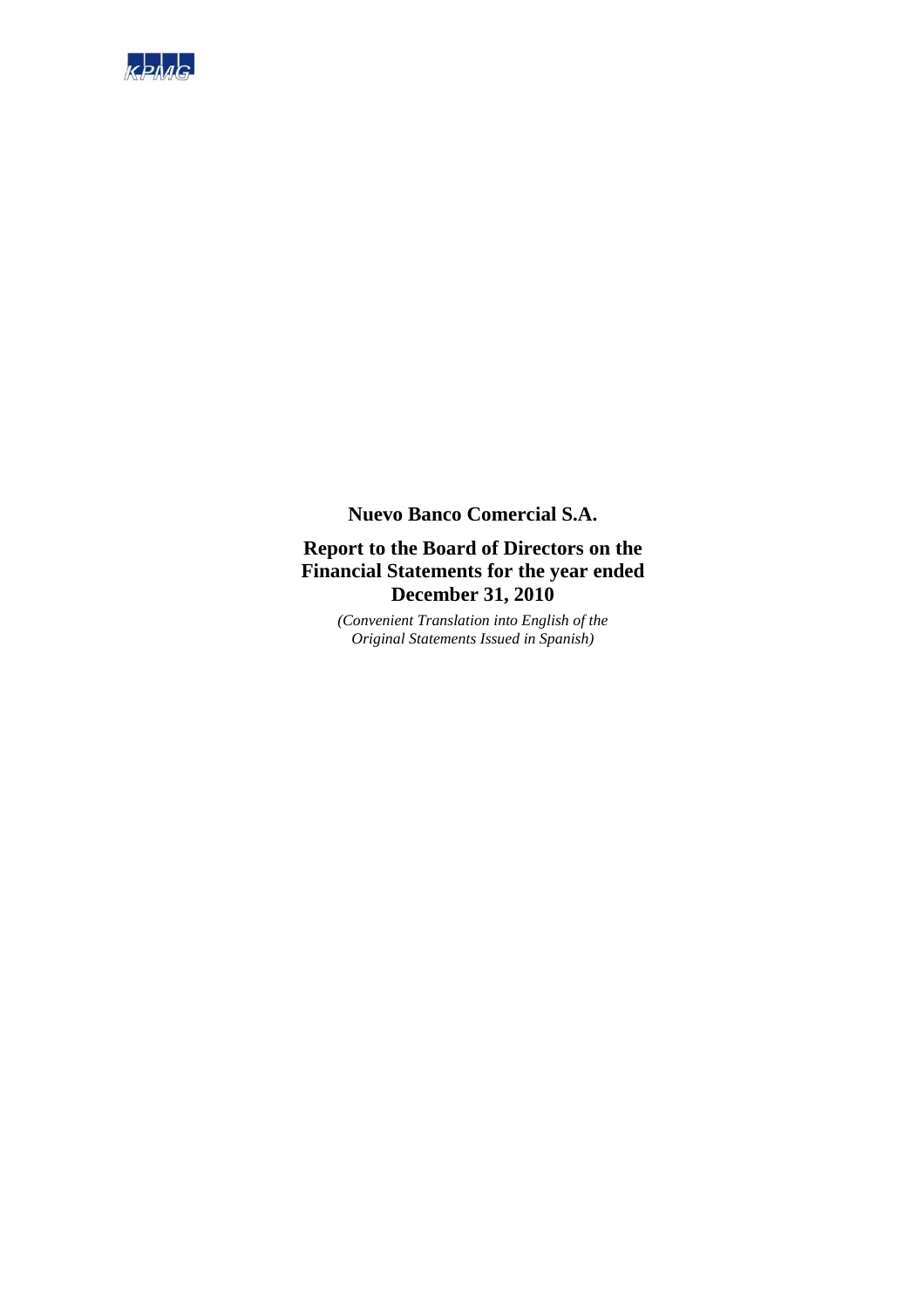

# **Index**

Balance Sheet as at December 31, 2010

Profit and Loss Account for the year ended December 31, 2010

Statement of Changes in Equity for the year ended December 31, 2010

Statement of Cash Flows for the year ended December 31, 2010

Notes to the Financial Statements for the year ended December 31, 2010

 $\overline{\phantom{a}}$ 

Independent Auditors' Report

### **Abbreviations:**

 $\$\$  = Uruguayan Pesos US\$ = American Dollars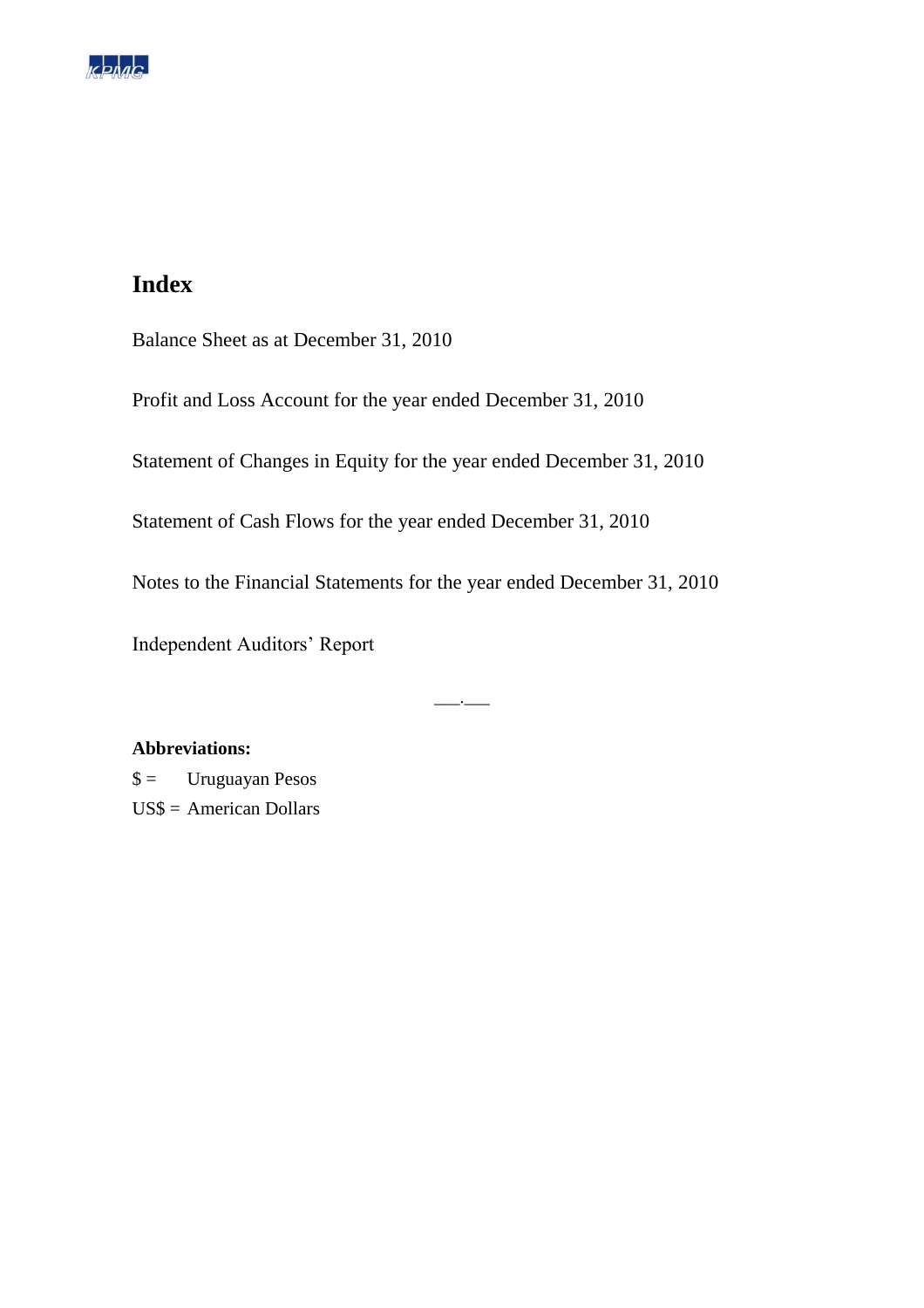## Nuevo Banco Comercial S.A. BALANCE SHEET AS AT DECEMBER 31, 2010 Amounts in Thousands of Uruguayan Pesos

|                                                        | Local<br><b>Currency</b> | <b>Foreign currency</b><br><b>Equiv. Local</b><br>currency | <b>TOTAL</b> |
|--------------------------------------------------------|--------------------------|------------------------------------------------------------|--------------|
| <b>ASSETS</b>                                          | 9.691.073                | 20.433.157                                                 | 30.124.230   |
| <b>I)</b> Cash and Equivalents                         | 1.041.027                | 2.582.733                                                  | 3.623.760    |
| 1.- Cash and equivalents                               | 1.041.027                | 1.401.506                                                  | 2.442.533    |
| $1.1 - Cash$                                           | 684.646                  | 808.306                                                    | 1.492.952    |
| 1.2.- Central Bank of Uruguay                          | 89.527                   | 301.865                                                    | 391.392      |
| 1.3.- Other financial institutions in Uruguay          | 40.799                   | 18.043                                                     | 58.842       |
| 1.4.- Clearing documents                               | 226.055                  | 273.292                                                    | 499.347      |
|                                                        |                          |                                                            |              |
| 2.- Other foreign financial institutions               | $\overline{\phantom{0}}$ | 1.181.227                                                  | 1.181.227    |
|                                                        |                          |                                                            |              |
| <b>II)</b> Securities                                  | 330.774                  | 1.671.677                                                  | 2.002.451    |
| 1.- Securities held for trading                        | $\qquad \qquad -$        | 44.034                                                     | 44.034       |
| 1.1.- Uruguayan                                        | $\blacksquare$           | 7.294                                                      | 7.294        |
| 1.2.- Foreign                                          | $\overline{a}$           | 36.740                                                     | 36.740       |
|                                                        |                          |                                                            |              |
| 2.- Securities available for sale                      | 330.774                  | 1.607.133                                                  | 1.937.907    |
| 2.1.- Uruguayan                                        | 330.774                  | 224.367                                                    | 555.141      |
| 2.2.- Foreign                                          |                          | 1.382.766                                                  | 1.382.766    |
|                                                        |                          |                                                            |              |
| 3.- Securities held to maturity                        | $\blacksquare$           | 20.510                                                     | 20.510       |
| 3.1.- Uruguayan                                        | $\overline{a}$           | 20.510                                                     | 20.510       |
| 3.2.- Foreign                                          | $\overline{\phantom{a}}$ |                                                            |              |
|                                                        |                          |                                                            |              |
| <b>III</b> ) Credits (net of provisions)               | 7.357.027                | 15.699.746                                                 | 23.056.773   |
| 1.- Outstanding credits                                | 6.561.691                | 15.106.027                                                 | 21.667.718   |
| 1.1.- Financial sector                                 | 2.719.451                | 5.521.214                                                  | 8.240.665    |
| 1.1.1.- Central Bank of Uruguay                        | 2.689.446                | 1.263.351                                                  | 3.952.797    |
| 1.1.2.- Other financial institutions in Uruguay        | 30.005                   | 42.220                                                     | 72.225       |
| 1.1.3.- Other foreign financial institutions           |                          | 3.947.896                                                  | 3.947.896    |
| 1.1.4.- Head office, branches and related institutions |                          | 267.747                                                    | 267.747      |
| 1.2.- Non financial sector                             | 3.842.240                | 9.584.813                                                  | 13.427.053   |
| 1.2.1.- Uruguayan public sector                        | 86.506                   | 364.616                                                    | 451.122      |
| 1.2.2.- Non resident public sector                     |                          |                                                            |              |
| 1.2.3.- Resident private sector                        | 3.750.708                | 8.827.802                                                  | 12.578.510   |
| 1.2.4. - Non resident private sector                   | 5.026                    | 392.395                                                    | 397.421      |
|                                                        |                          |                                                            |              |
| 2.- Forward contracts                                  | 272.854                  | 319.945                                                    | 592.799      |
| 2.1.- Residents                                        | 270.727                  | 92.414                                                     | 363.141      |
| 2.2.- Non residents                                    | 2.127                    | 227.531                                                    | 229.658      |
|                                                        |                          |                                                            |              |
| 3.- Overdue                                            | 30.994                   | 59.158                                                     | 90.152       |
| 3.1.- Financial sector                                 |                          |                                                            |              |
| 3.2.- Non financial sector                             | 30.994                   | 59.158                                                     | 90.152       |
| 3.2.1.- Uruguayan public sector                        |                          |                                                            |              |
| 3.2.2.- Non resident public sector                     |                          |                                                            |              |
| 3.2.3.- Resident private sector                        | 30.983                   | 51.929                                                     | 82.912       |
| 3.2.3.1.- Overdue loans                                | 21.336                   | 35.489                                                     | 56.825       |
| 3.2.3.2.- Under management for recovery                | 8.220                    | 7.383                                                      | 15.603       |
| 3.2.3.3.- Delinquent loans                             | 1.427                    | 9.057                                                      | 10.484       |
| 3.2.4.- Non resident private sector                    | 11                       | 7.229                                                      | 7.240        |
| 3.2.4.1.- Overdue loans                                | $\sqrt{5}$               | 373                                                        | 378          |
| 3.2.4.2.- Under management for recovery                | $\overline{\mathbf{3}}$  | 6.856                                                      | 6.859        |
| 3.2.4.3.- Delinquent loans                             | 3                        |                                                            | 3            |
|                                                        |                          |                                                            |              |
| 4.- Other accounts receivable                          | 491.488                  | 214.616                                                    | 706.104      |
|                                                        |                          |                                                            |              |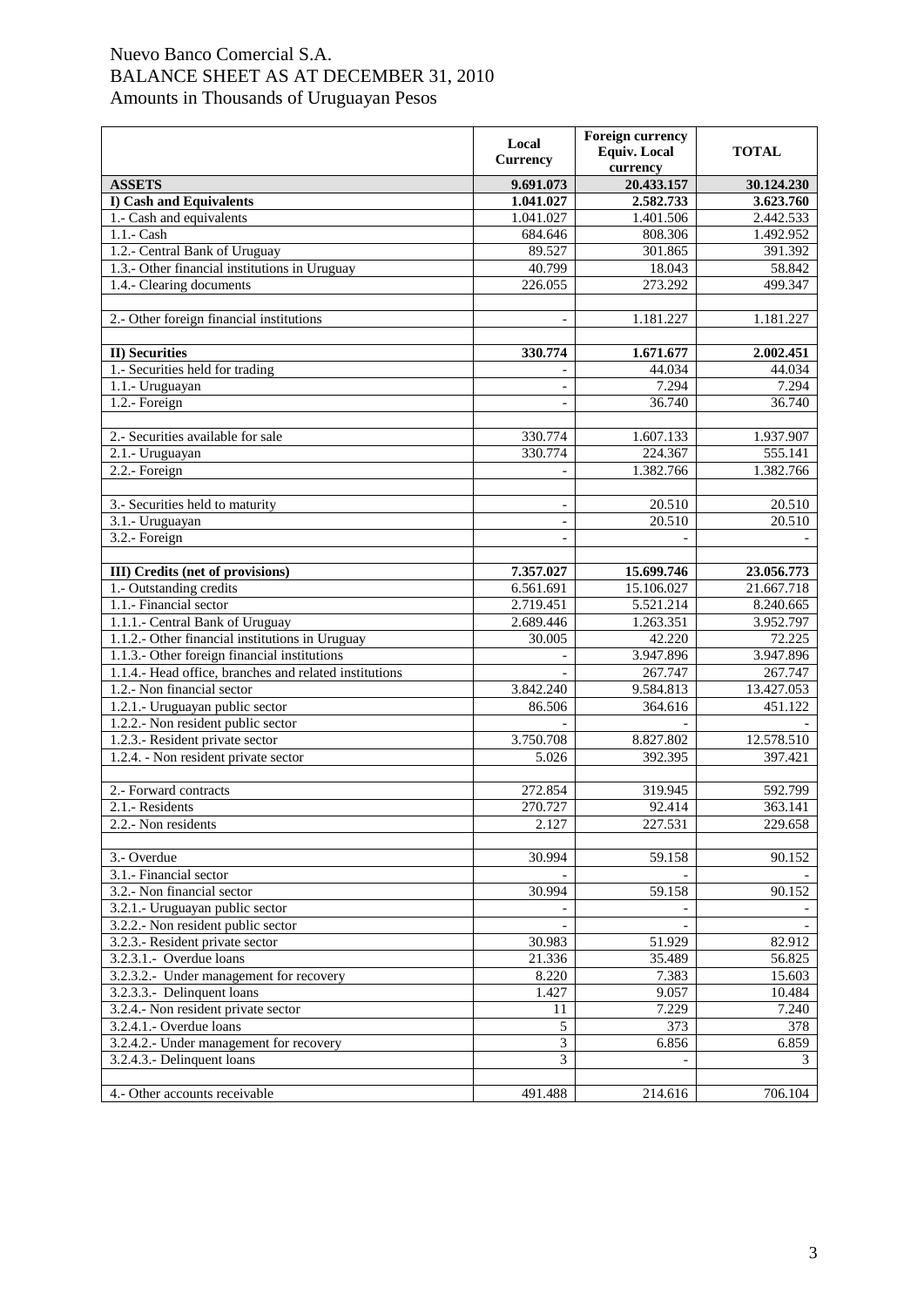## Nuevo Banco Comercial S.A. BALANCE SHEET AS AT DECEMBER 31, 2010 Amounts in Thousands of Uruguayan Pesos

|                                                        | <b>Local Currency</b>    | Foreign currency<br><b>Equiv.</b> Local<br>currency | <b>TOTAL</b> |
|--------------------------------------------------------|--------------------------|-----------------------------------------------------|--------------|
| <b>IV)</b> Investments                                 | 3.453                    | 479.001                                             | 482.454      |
| 1.- Uruguayan                                          | 3.453                    |                                                     | 3.453        |
| 2.- Foreign                                            |                          | 479.001                                             | 479.001      |
| V) Fixed assets                                        | 878.882                  | $\mathbb{L}$                                        | 878.882      |
|                                                        |                          |                                                     |              |
| VI) Intangible assets                                  | 79.910                   | $\overline{\phantom{a}}$                            | 79.910       |
| <b>LIABILITIES</b>                                     | 7.572.214                | 18.831.956                                          | 26.404.170   |
| I) Obligations                                         | 7.572.214                | 18.831.956                                          | 26.404.170   |
| 1.- From financial intermediation                      | 6.922.446                | 17.693.911                                          | 24.616.357   |
| 1.1.- Financial Sector                                 | 35.799                   | 1.190.514                                           | 1.226.313    |
| 1.1.1.- Central Bank of Uruguay                        | 9.973                    | 110.619                                             | 120.592      |
| 1.1.2.- Other financial institutions in Uruguay        | 25.826                   | 86.173                                              | 111.999      |
| 1.1.3.- Other foreign financial institutions           |                          | 993.088                                             | 993.088      |
| 1.1.4.- Head Office, branches and related institutions |                          | 634                                                 | 634          |
| 1.2.- Non financial sector                             | 6.886.647                | 16.503.397                                          | 23.390.044   |
| 1.2.1.- Uruguayan public sector                        | 155.598                  | 77.974                                              | 233.572      |
| 1.2.2.- Resident private sector                        | 6.622.237                | 14.175.790                                          | 20.798.027   |
| 1.2.3.- Non residents                                  | 108.812                  | 2.249.633                                           | 2.358.445    |
| 2.- Forward contracts                                  | 86.604                   | 511.388                                             | 597.992      |
| 2.1.- Residents                                        | 86.604                   | 264.074                                             | 350.678      |
| 2.2.- Non residents                                    |                          | 247.314                                             | 247.314      |
|                                                        |                          |                                                     |              |
| 3.- Other accounts payable                             | 304.700                  | 116.009                                             | 420.709      |
| 4.- Accrued Expenses                                   | 204.207                  | 10.222                                              | 214.429      |
| 5.- Provisions                                         | 54.257                   | 500.426                                             | 554.683      |
| <b>SHAREHOLDERS' EQUITY</b>                            | 3.720.060                | $\blacksquare$                                      | 3.720.060    |
| 1.- Common Stock                                       | 3.634.000                | $\overline{\phantom{a}}$                            | 3.634.000    |
| 2.- Adjustments to shareholders' equity                | 969.006                  | $\overline{\phantom{a}}$                            | 969.006      |
| 3.- Reserves                                           |                          | $\overline{\phantom{a}}$                            |              |
| 4.- Retained earnings                                  | (848.868)                | $\frac{1}{2}$                                       | (848.868)    |
| 5.- Current year results                               | (34.078)                 | $\overline{\phantom{0}}$                            | (34.078)     |
| <b>TOTAL LIABILITIES AND SHAREHOLDERS' EQUITY</b>      | 11.292.274               | 18.831.956                                          | 30.124.230   |
|                                                        |                          |                                                     |              |
| <b>CONTINGENT ACCOUNTS</b>                             | 2.653.137                | 2.387.794                                           | 5.040.931    |
| 1.- Credit lines agreed                                | 2.617.255                | 1.472.491                                           | 4.089.746    |
| 1.1.- Credit cards                                     | 2.374.666                | 1.031.651                                           | 3.406.317    |
| 1.2.- Current accounts                                 | 235.600                  | 38.507                                              | 274.107      |
| 1.3.- Others                                           | 6.989                    | 402.333                                             | 409.322      |
| 2.- Guarantees granted                                 | 35.882                   | 371.599                                             | 407.481      |
| 3.- Foreign trade                                      | $\overline{\phantom{a}}$ | 543.704                                             | 543.704      |
| 4.- Options                                            | $\overline{\phantom{0}}$ |                                                     |              |
| 5.- Other contingencies                                | $\overline{\phantom{0}}$ | $\overline{\phantom{a}}$                            |              |
| <b>MEMORANDUM ACCOUNTS</b>                             | 2.664.946                | 20.634.853                                          | 23.299.799   |
| 1.- Guarantees received                                | 518.685                  | 14.263.175                                          | 14.781.860   |
| 2.- Custody of goods and securities                    | 2.013.941                | 5.520.391                                           | 7.534.332    |
| 3.- Foreign trade                                      |                          | 267.768                                             | 267.768      |
| 4.- Other memorandum accounts                          | 132.320                  | 583.519                                             | 715.839      |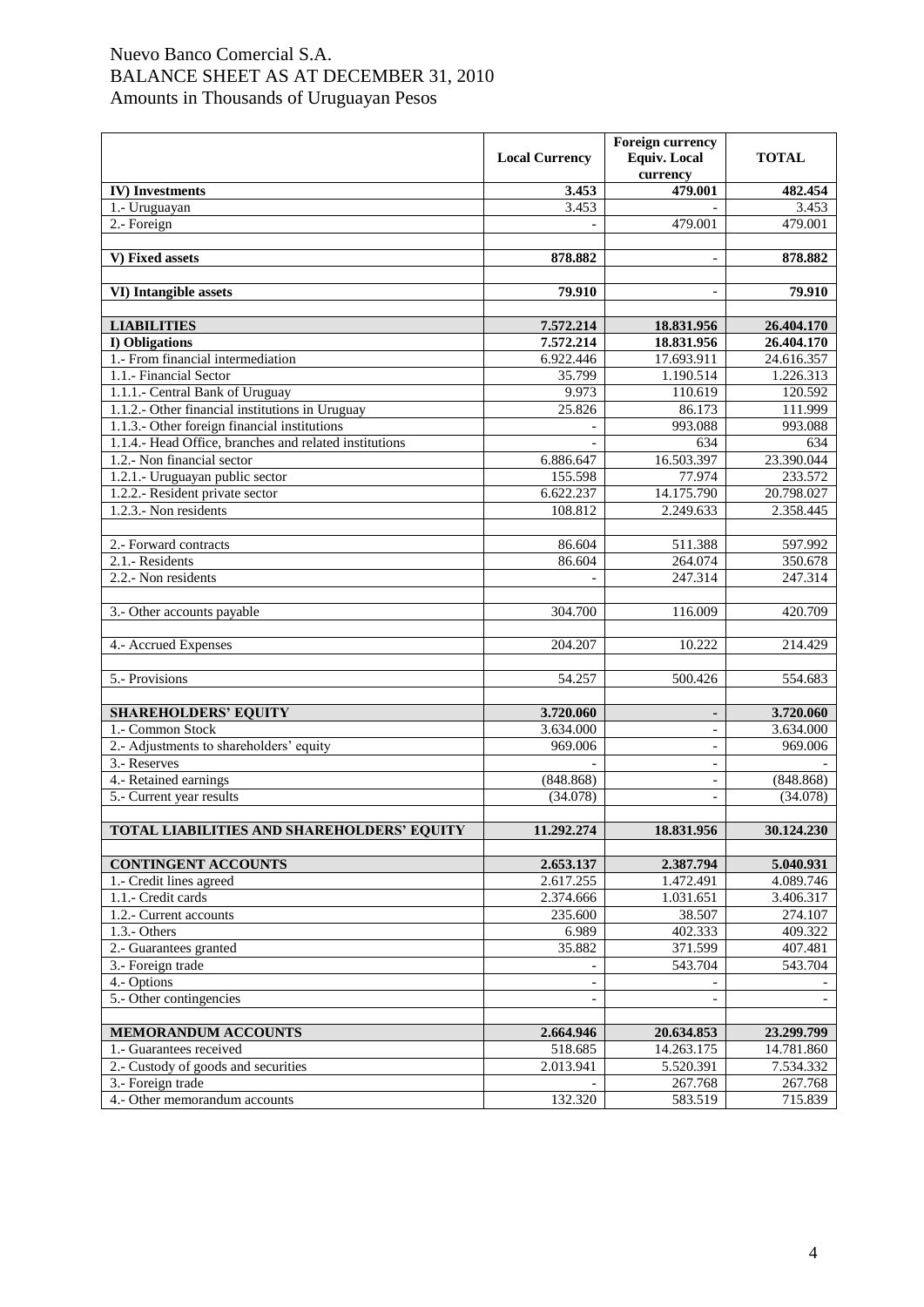|                                                             | <b>Foreign currency</b> |                                 |           |  |  |
|-------------------------------------------------------------|-------------------------|---------------------------------|-----------|--|--|
|                                                             | <b>Local Currency</b>   | <b>TOTAL</b>                    |           |  |  |
|                                                             |                         | <b>Equiv.</b> Local<br>currency |           |  |  |
| Financial income before exchange differences and provisions | 1.612.409               | 796.550                         | 2.408.959 |  |  |
| 1) Outstanding credits                                      | 797.565                 | 634.401                         | 1.431.966 |  |  |
| 1.1.- Financial sector                                      | 201.170                 | 25.214                          | 226.384   |  |  |
| 1.1.1.- Uruguayan financial institutions                    | 201.013                 | $\overline{501}$                | 201.514   |  |  |
| 1.1.2.- Foreign financial institutions                      | 157                     | 24.713                          | 24.870    |  |  |
|                                                             |                         |                                 |           |  |  |
| 1.2.- Non financial sector                                  | 596.395                 | 609.187                         | 1.205.582 |  |  |
| 1.2.1.- Uruguayan public sector                             | 9.697                   | 33.945                          | 43.642    |  |  |
| 1.2.2.- Non resident public sector                          |                         |                                 |           |  |  |
| 1.2.3.- Resident private sector                             | 578.867                 | 552.960                         | 1.131.827 |  |  |
| 1.2.4.- Non resident private sector                         | 7.831                   | 22.282                          | 30.113    |  |  |
|                                                             |                         |                                 |           |  |  |
| 2) Lease, readjustments and quotation differences of        |                         |                                 |           |  |  |
| securities                                                  | 705.283                 | 54.758                          | 760.041   |  |  |
| 2.1.- Securities held for trading                           | 10.652                  | 8.272                           | 18.924    |  |  |
| 2.1.1.- Uruguayan                                           | 5.985                   | 7.258                           | 13.243    |  |  |
| $2.1.2.$ - Foreign                                          | 4.667                   | 1.014                           | 5.681     |  |  |
|                                                             |                         |                                 |           |  |  |
| 2.2.- Securities available for sale                         | 693.425                 | 44.722                          | 738.147   |  |  |
| 2.2.1.- Uruguayan                                           | 267.210                 | 10.273                          | 277.483   |  |  |
| $2.2.2.$ - Foreign                                          | 426.215                 | 34.449                          | 460.664   |  |  |
|                                                             |                         |                                 |           |  |  |
| 2.3.- Securities held to maturity                           | 1.206                   | 1.764                           | 2.970     |  |  |
| 2.3.1.- Uruguayan                                           | 1.206                   | 1.764                           | 2.970     |  |  |
| $2.3.2.$ - Foreign                                          |                         |                                 |           |  |  |
|                                                             |                         |                                 |           |  |  |
| 3) Obligations readjustment                                 | 74                      | $\overline{\phantom{a}}$        | 74        |  |  |
| 3.1.- Financial sector                                      |                         | $\qquad \qquad \blacksquare$    |           |  |  |
| 3.2.- Non financial sector                                  | 74                      | $\overline{\phantom{a}}$        | 74        |  |  |
|                                                             |                         |                                 |           |  |  |
| 4) Forward contracts                                        | 20.538                  | $\overline{\phantom{a}}$        | 20.538    |  |  |
| 4.1.- Financial sector                                      | 1.273                   | $\overline{\phantom{a}}$        | 1.273     |  |  |
| 4.1.1.- Uruguayan                                           | 482                     | $\overline{\phantom{a}}$        | 482       |  |  |
| 4.1.2.- Foreign                                             | 791                     | $\overline{\phantom{a}}$        | 791       |  |  |
|                                                             |                         |                                 |           |  |  |
| 4.2.- Non financial sector                                  | 19.265                  | $\overline{\phantom{a}}$        | 19.265    |  |  |
| 4.2.1.- Uruguayan public sector                             |                         | $\overline{\phantom{a}}$        |           |  |  |
| 4.2.2.- Resident private sector                             | 19.260                  | $\overline{\phantom{a}}$        | 19.260    |  |  |
| 4.2.3.- Non residents                                       | 5                       |                                 | 5         |  |  |
|                                                             |                         |                                 |           |  |  |
| 5) Overdue loans                                            | 88.949                  | 107.391                         | 196.340   |  |  |
| 5.1.- Financial sector                                      |                         | 838                             | 838       |  |  |
| 5.2.- Non financial sector                                  | 57.705                  | 40.853                          | 98.558    |  |  |
| 5.2.1.- Uruguayan public sector                             |                         |                                 |           |  |  |
| 5.2.2.- Non resident public sector                          |                         |                                 |           |  |  |
| 5.2.3.- Resident private sector                             | 57.634                  | 40.282                          | 97.916    |  |  |
| 5.2.3.1.- Overdue loans                                     | 13.493                  | 26.091                          | 39.584    |  |  |
| 5.2.3.2.- Under management for recovery                     | 7.706                   | 6.736                           | 14.442    |  |  |
| 5.2.3.3.- Delinquent loans                                  | 36.435                  | 7.455                           | 43.890    |  |  |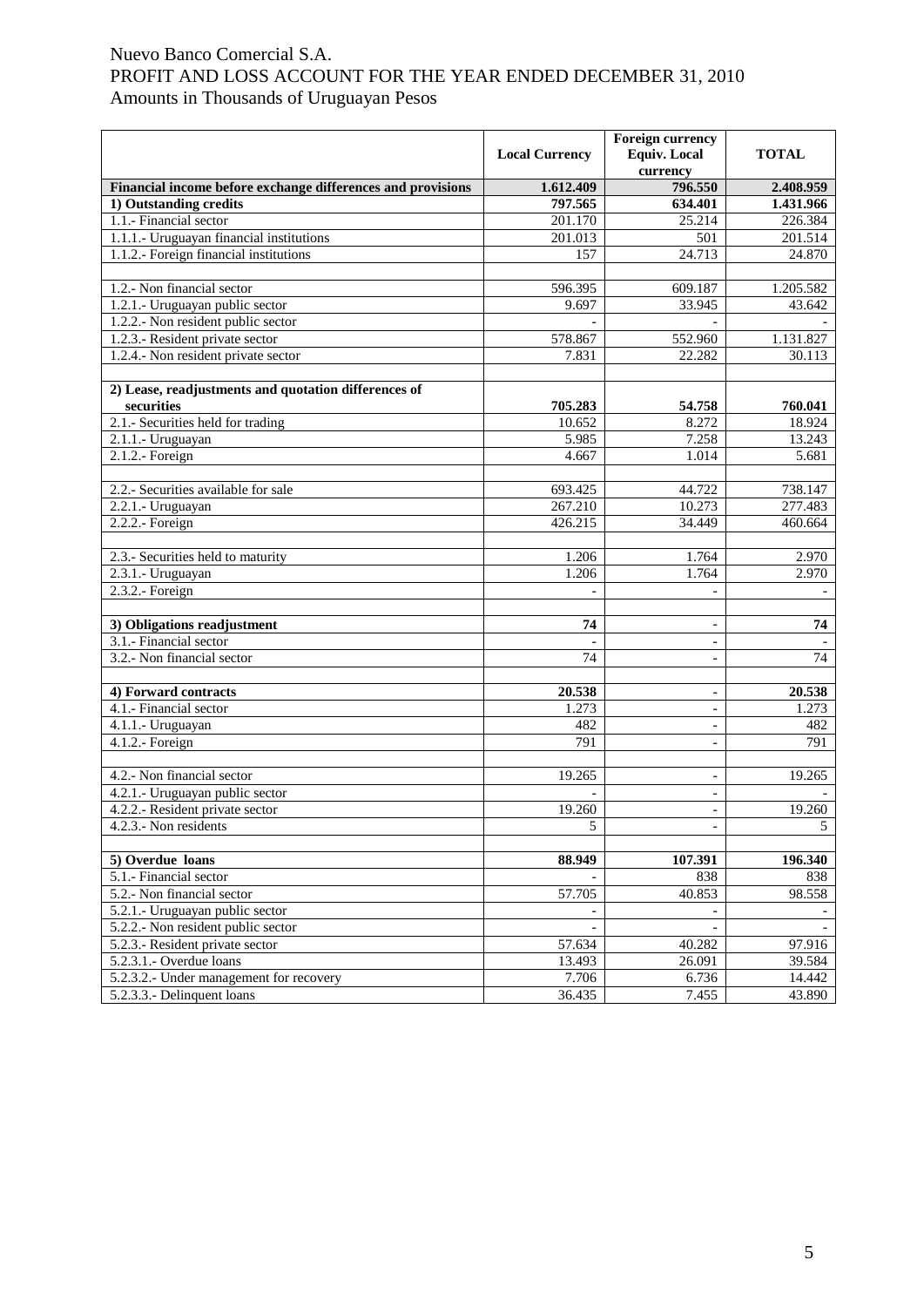|                                                             | <b>Foreign currency</b>  |                          |                |  |  |
|-------------------------------------------------------------|--------------------------|--------------------------|----------------|--|--|
|                                                             | <b>Local Currency</b>    | <b>Equiv.</b> Local      | <b>TOTAL</b>   |  |  |
|                                                             |                          | currency                 |                |  |  |
| 5.2.4.- Non resident private sector                         | 71                       | 571                      | 642            |  |  |
| 5.2.4.1.- Overdue loans                                     | 20                       | 233                      | 253            |  |  |
| 5.2.4.2.- Under management for recovery                     | 13                       | 329                      | 342            |  |  |
| 5.2.4.3.- Delinquent loans                                  | 38                       | $\mathbf Q$              | 47             |  |  |
|                                                             |                          |                          |                |  |  |
| 5.3.- Debtors refinanced under law 16.243                   | $\overline{a}$           | $\blacksquare$           | $\blacksquare$ |  |  |
|                                                             |                          |                          |                |  |  |
| 5.4.- Recoverability of doubtful debtors                    | 31.244                   | 65.700                   | 96.944         |  |  |
|                                                             |                          |                          |                |  |  |
| Financial losses before exchange differences and provisions | (640.020)                | (75.240)                 | (715.260)      |  |  |
| 1) Obligations                                              | (78.081)                 | (74.121)                 | (152.202)      |  |  |
| 1.1.- Financial sector                                      | (5.807)                  | (20.783)                 | (26.590)       |  |  |
| 1.1.1.- Uruguayan financial institutions                    | (5.807)                  | (1.707)                  | (7.514)        |  |  |
| 1.1.2.- Foreign financial institutions                      |                          | (19.076)                 | (19.076)       |  |  |
|                                                             |                          |                          |                |  |  |
| 1.2.- Non financial sector                                  | (72.274)                 | (53.338)                 | (125.612)      |  |  |
| 1.2.1.- Uruguayan public sector                             | (2.924)                  | (267)                    | (3.191)        |  |  |
| 1.2.2.- Resident private sector                             | (68.968)                 | (24.093)                 | (93.061)       |  |  |
| 1.2.3.- Non residents                                       | (382)                    | (28.978)                 | (29.360)       |  |  |
|                                                             |                          |                          |                |  |  |
| 2) Readjustments and quotation differences of securities    | (534.015)                | (1.119)                  | (535.134)      |  |  |
| 2.1. Securities held for trading                            | (8.885)                  | (1.119)                  | (10.004)       |  |  |
| 2.1.1.- Uruguayan                                           | (7.709)                  | (958)                    | (8.667)        |  |  |
| $2.\overline{1.2.}$ - Foreign                               | (1.176)                  | (161)                    | (1.337)        |  |  |
|                                                             |                          |                          |                |  |  |
| 2.2. Securities available for sale                          | (525.130)                |                          | (525.130)      |  |  |
| 2.2.1.- Uruguayan                                           | (169.905)                | $\overline{\phantom{a}}$ | (169.905)      |  |  |
| $2.2.2.$ - Foreign                                          | (355.225)                | $\overline{\phantom{a}}$ | (355.225)      |  |  |
|                                                             |                          |                          |                |  |  |
| 2.3. Securities held to maturity                            | $\overline{\phantom{a}}$ | $\overline{\phantom{a}}$ |                |  |  |
| 2.3.1.- Uruguayan                                           | $\overline{\phantom{a}}$ | $\overline{\phantom{a}}$ |                |  |  |
| 2.3.2.- Foreign                                             | $\overline{a}$           | $\frac{1}{2}$            |                |  |  |
|                                                             |                          |                          |                |  |  |
| 3) Credit readjustment                                      | (8.698)                  | $\overline{\phantom{a}}$ | (8.698)        |  |  |
| 3.1.- Outstanding                                           | (8.696)                  | $\overline{\phantom{a}}$ | (8.696)        |  |  |
| 3.2.- Overdue                                               | (2)                      | $\overline{\phantom{a}}$ | (2)            |  |  |
|                                                             |                          |                          |                |  |  |
| 4) Forward contracts                                        | (19.226)                 | $\blacksquare$           | (19.226)       |  |  |
| 4.1.- Financial sector                                      | (19.183)                 | $\overline{\phantom{a}}$ | (19.183)       |  |  |
| 4.1.1.- Uruguayan                                           | (1.844)                  | $\overline{\phantom{a}}$ | (1.844)        |  |  |
| 4.1.2.- Foreign                                             | (17.339)                 | $\blacksquare$           | (17.339)       |  |  |
|                                                             |                          |                          |                |  |  |
| 4.2.- Non financial sector                                  | (43)                     | $\overline{\phantom{a}}$ | (43)           |  |  |
| 4.2.1.- Uruguayan public sector                             |                          | $\overline{\phantom{a}}$ |                |  |  |
| 4.2.2.- Resident private sector                             | (43)                     | $\overline{\phantom{a}}$ | (43)           |  |  |
| 4.2.3.- Non residents                                       |                          | $\overline{\phantom{a}}$ |                |  |  |
|                                                             |                          |                          |                |  |  |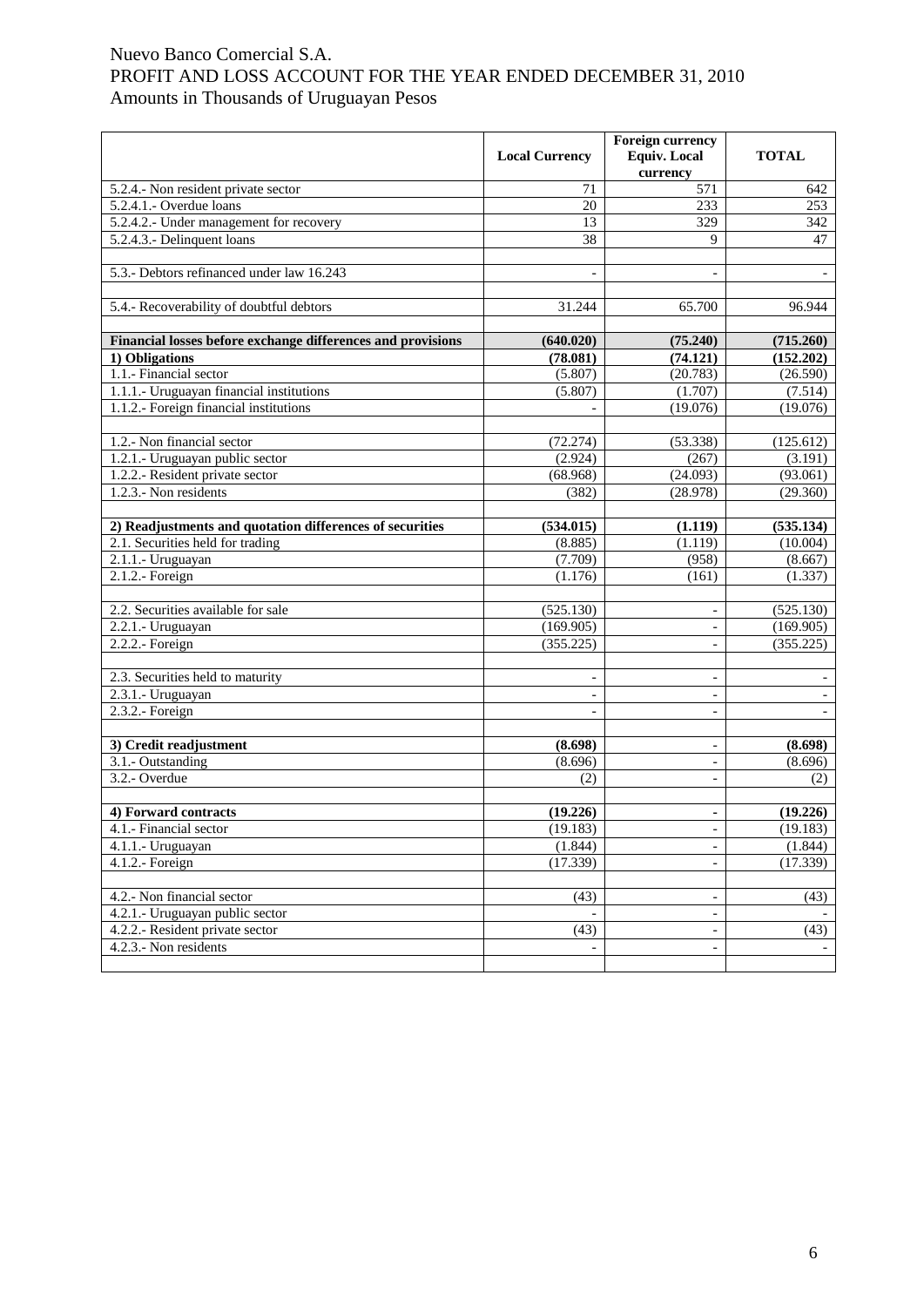|                                                               | <b>Foreign currency</b><br><b>Equiv.</b> Local<br><b>Local Currency</b><br>currency |                          | <b>TOTAL</b>             |  |
|---------------------------------------------------------------|-------------------------------------------------------------------------------------|--------------------------|--------------------------|--|
| I) Financial margin before exchange differences and           |                                                                                     |                          |                          |  |
| provisions                                                    | 972.389                                                                             | 721.310                  | 1.693.699                |  |
| Foreign exchange differences from assets and liabilities      |                                                                                     |                          |                          |  |
| valuation                                                     | (94.151)                                                                            |                          | (94.151)                 |  |
| 1.- Income                                                    | 14.259.502                                                                          | $\overline{\phantom{a}}$ | 14.259.502               |  |
| 2.-Losses                                                     | (14.353.653)                                                                        | $\overline{\phantom{a}}$ | (14.353.653)             |  |
|                                                               |                                                                                     |                          |                          |  |
| II) Financial margin before provisions                        | 878.238                                                                             | 721.310                  | 1.599.548                |  |
|                                                               |                                                                                     |                          |                          |  |
| <b>PROVISIONS</b>                                             | (105.747)                                                                           | (132.069)                | (237.816)                |  |
| Decrease of provisions and credit revaluation                 | 262.753                                                                             | 448.639                  | 711.392                  |  |
| 1.- Decrease of provisions                                    | 262.753                                                                             | 448.639                  | 711.392                  |  |
| 1.1.- Residents                                               | 256.619                                                                             | 422.607                  | 679.226                  |  |
| 1.2.- Non residents                                           | 6.134                                                                               | $26.\overline{032}$      | 32.166                   |  |
| 1.3.- General provisions                                      | $\overline{\phantom{a}}$                                                            | $\overline{\phantom{a}}$ |                          |  |
|                                                               |                                                                                     |                          |                          |  |
| 2.- Credit revaluation                                        | $\overline{\phantom{a}}$                                                            | $\overline{\phantom{a}}$ | $\overline{\phantom{a}}$ |  |
|                                                               |                                                                                     |                          |                          |  |
| Increase of provisions and credit depreciation                | (368.500)                                                                           | (580.708)                | (949.208)                |  |
| 1.- Provisions                                                | (368.166)                                                                           | (580.708)                | (948.874)                |  |
| 1.1.- Residents                                               | (363.412)                                                                           | (507.455)                | (870.867)                |  |
| 1.2.- Non residents                                           | (4.754)                                                                             | (73.253)                 | (78.007)                 |  |
| 1.3.- General provisions                                      |                                                                                     |                          |                          |  |
|                                                               |                                                                                     |                          |                          |  |
| 2.- Credits depreciation                                      | (334)                                                                               | $\overline{\phantom{a}}$ | (334)                    |  |
|                                                               |                                                                                     |                          |                          |  |
| <b>III)</b> Financial margin                                  | 772.491                                                                             | 589.241                  | 1.361.732                |  |
|                                                               |                                                                                     |                          |                          |  |
| <b>COMMISSION INCOME</b>                                      | 538.376                                                                             | 238.770                  | 777.146                  |  |
| 1.- Residents                                                 | 518.284                                                                             | 198.124                  | 716.408                  |  |
| 2.- Non residents                                             | 20.092                                                                              | 40.646                   | 60.738                   |  |
|                                                               |                                                                                     |                          |                          |  |
| <b>COMMISSION EXPENSES</b>                                    | (186.726)                                                                           | (142.084)                | (328.810)                |  |
| 1.- Residents                                                 | (165.481)                                                                           | (78.810)                 | (244.291)                |  |
| 2.- Non residents                                             | (21.245)                                                                            | (63.274)                 | (84.519)                 |  |
|                                                               |                                                                                     |                          |                          |  |
| <b>Commission margin</b>                                      | 351.650                                                                             | 96.686                   | 448.336                  |  |
|                                                               |                                                                                     |                          |                          |  |
| OTHER RESULTS FOR EXCHANGE DIFFERENCES                        | 246.315                                                                             | 1.069                    | 247.384                  |  |
| 1.- From operations                                           | 155.915                                                                             | 1.069                    | 156.984                  |  |
| $1.1$ . Income                                                | 175.710                                                                             | 2.520                    | 178.230                  |  |
| 1.2.-Losses                                                   | (19.795)                                                                            | (1.451)                  | (21.246)                 |  |
|                                                               |                                                                                     |                          |                          |  |
| 2.- From valuation of other assets and liabilities in foreign |                                                                                     |                          |                          |  |
| currency                                                      | 90.400                                                                              |                          | 90.400                   |  |
| 2.1.- Income                                                  | 848.119                                                                             | $\overline{\phantom{a}}$ | 848.119                  |  |
| 2.2.-Losses                                                   | (757.719)                                                                           | $\overline{\phantom{a}}$ | (757.719)                |  |
|                                                               |                                                                                     |                          |                          |  |
| IV) Gross result                                              | 1.370.456                                                                           | 686.996                  | 2.057.452                |  |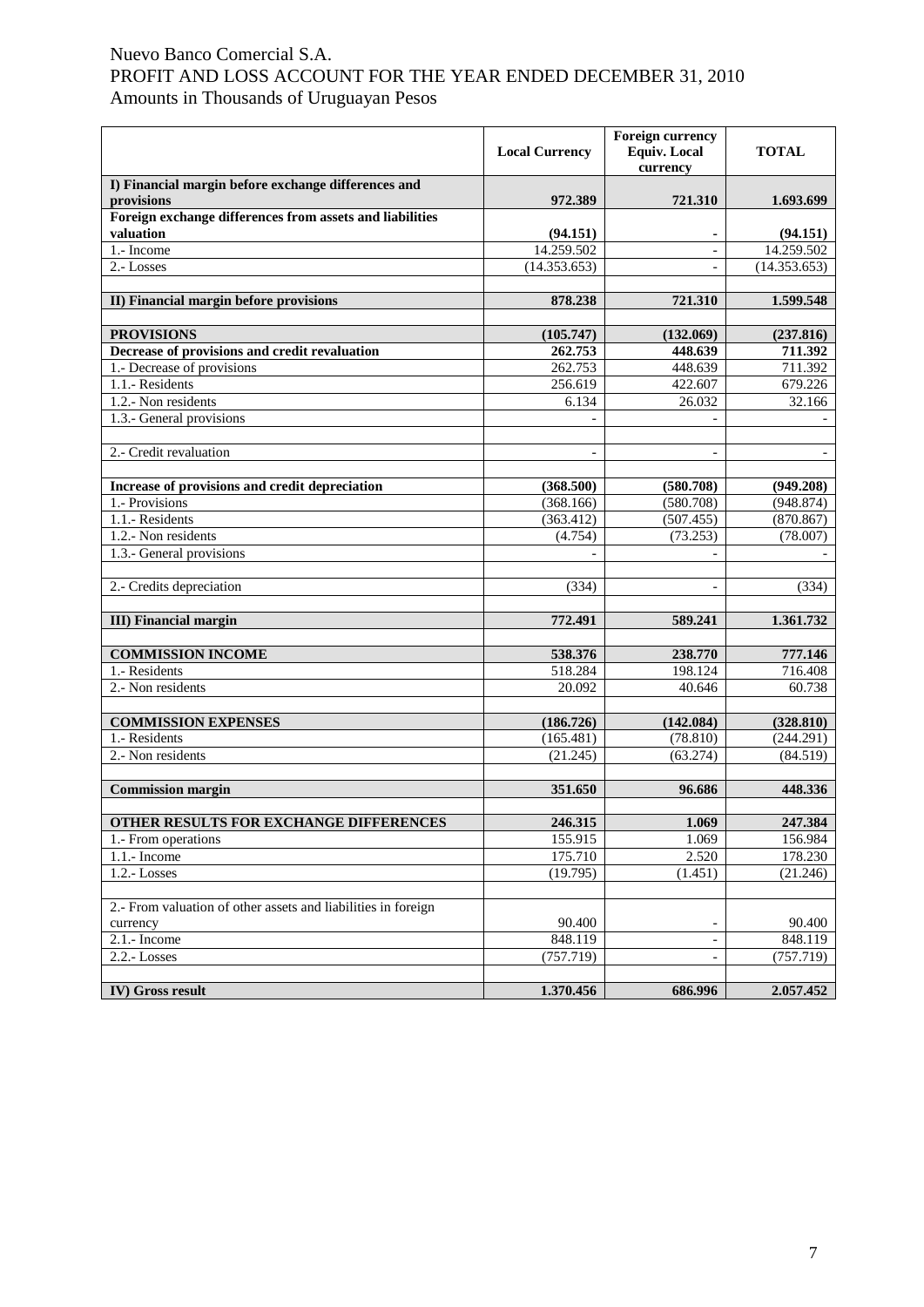|                                                | <b>Local Currency</b>    | <b>Foreign currency</b><br><b>Equiv.</b> Local<br>currency | <b>TOTAL</b> |
|------------------------------------------------|--------------------------|------------------------------------------------------------|--------------|
| <b>OPERATING INCOME</b>                        | 52.919                   | 115.652                                                    | 168.571      |
| 1.- Income from other accounts receivable      | 81                       | 2                                                          | 83           |
| 1.1.- Residents                                | 81                       | $\overline{2}$                                             | 83           |
| 1.2.- Non residents                            |                          |                                                            |              |
| 2.- Investment in local shares                 |                          |                                                            |              |
| 3.- Foreign branches                           | $\overline{\phantom{a}}$ | 26.934                                                     | 26.934       |
| 4.-Leases                                      |                          |                                                            |              |
| 5.- Other operating income                     | 51.019                   | 88.716                                                     | 139.735      |
| 5.1.- Residents                                | 47.125                   | 22.488                                                     | 69.613       |
| 5.2.- Non residents                            | 3.894                    | 66.228                                                     | 70.122       |
| 6.- Income from accounting restatements        |                          |                                                            |              |
| 7.- Income from inflation adjustment           | 1.819                    |                                                            | 1.819        |
|                                                |                          |                                                            |              |
| <b>OPERATING LOSSES</b>                        | (2.068.339)              | (189.005)                                                  | (2.257.344)  |
| 1.- Personnel remunerations and social charges | (1.225.696)              | (40.060)                                                   | (1.265.756)  |
| 2.- Insurance expenses                         | (4.223)                  | (5.386)                                                    | (9.609)      |
| 3.- Depreciations                              | (124.025)                |                                                            | (124.025)    |
| 4.- Taxes and duties                           | (207.592)                |                                                            | (207.592)    |
| 5.- Other operating expenses                   | (327.750)                | (126.793)                                                  | (454.543)    |
| 6.- Losses from other operations               | (466)                    | (174)                                                      | (640)        |
| 7.- Investments in local shares                |                          |                                                            |              |
| 8.- Foreign branches                           | $\overline{a}$           | (16.592)                                                   | (16.592)     |
| 9.- Losses from accounting restatements        |                          |                                                            |              |
| 10.- Losses from inflation adjustments         | (178.587)                | $\overline{\phantom{a}}$                                   | (178.587)    |
| 11.- Other accounts payable                    |                          |                                                            |              |
|                                                |                          |                                                            |              |
| V) Exploitation margin                         | (644.964)                | 613.643                                                    | (31.321)     |
|                                                |                          |                                                            |              |
| <b>EXTRAORDINARY RESULTS</b>                   | (292)                    | (2.393)                                                    | (2.685)      |
| 1.- Extraordinary income                       | 68                       | 101                                                        | 169          |
| 2.- Extraordinary losses                       | (360)                    | (2.494)                                                    | (2.854)      |
|                                                |                          |                                                            |              |
| PREVIOUS YEAR RESULTS                          |                          | $\blacksquare$                                             |              |
| 1.- Income                                     | $\overline{\phantom{a}}$ | $\sim$                                                     |              |
| 2.-Losses                                      | $\overline{a}$           | $\overline{a}$                                             | $\mathbf{r}$ |
|                                                |                          |                                                            |              |
| VI) RESULTS FOR CURRENT YEAR BEFORE TAXES      | (645.256)                | 611.250                                                    | (34.006)     |
|                                                |                          |                                                            |              |
| <b>Income Tax</b>                              | (72)                     | $\blacksquare$                                             | (72)         |
|                                                |                          |                                                            |              |
| VII) Results for current year after income tax | (645.328)                | 611.250                                                    | (34.078)     |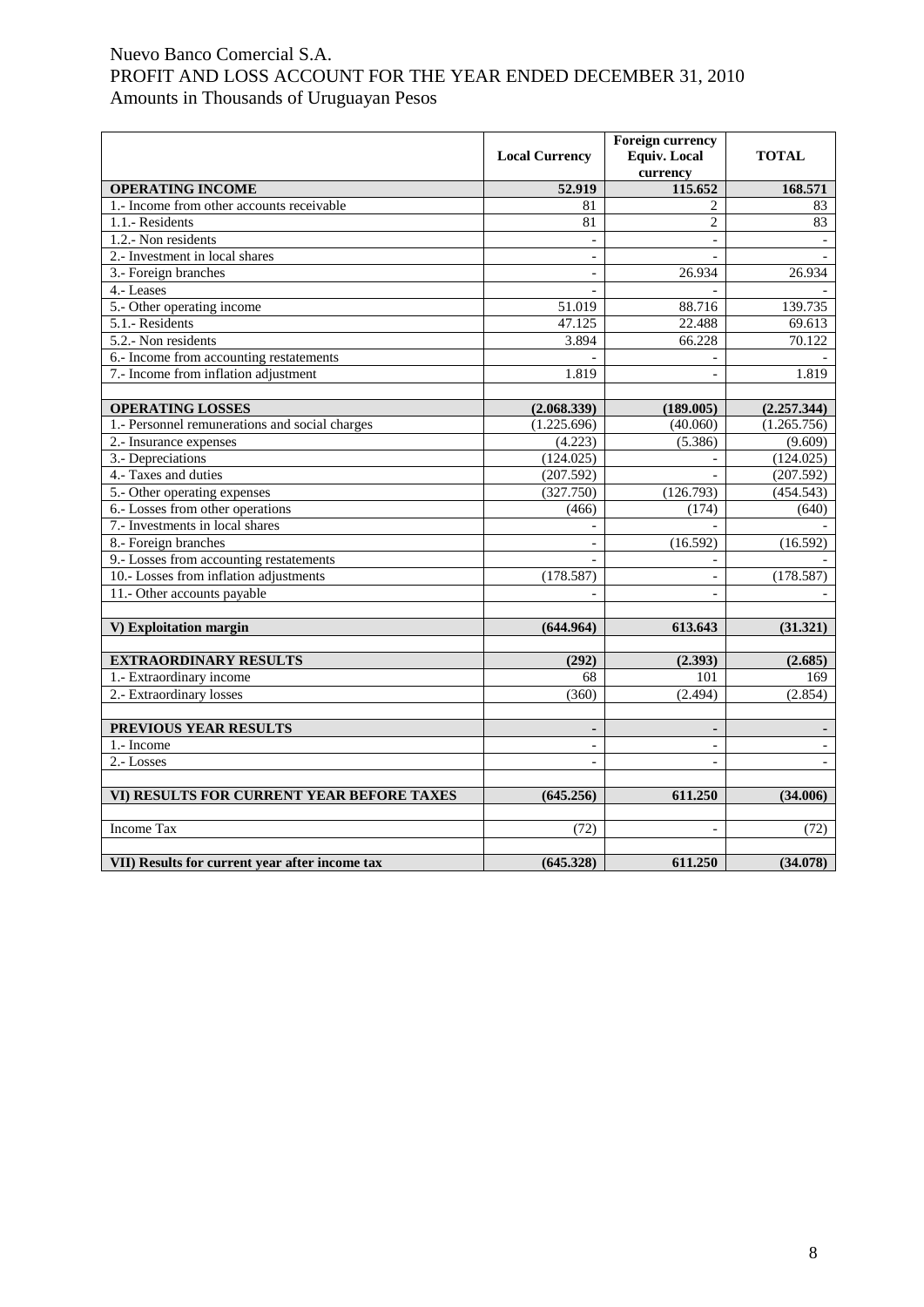### Nuevo Banco Comercial S.A. STATEMENT OF CHANGES IN EQUITY FOR THE YEAR ENDED DECEMBER 31, 2010 Amounts in Thousands of Uruguayan Pesos

|                                                                                                                | <b>COMMO</b><br><b>N STOCK</b> | <b>ADDITIONAL</b><br><b>PAID IN</b><br><b>CAPITAL</b> | <b>ADJUSTMENTS</b><br><b>TO SHARE-</b><br><b>HOLDERS'</b><br><b>EQUITY</b> | <b>RESERVES</b>          | <b>RETAINED</b><br><b>EARNINGS</b> | <b>TOTAL</b><br><b>SHARE-</b><br><b>HOLDERS'</b><br><b>EQUITY</b> |
|----------------------------------------------------------------------------------------------------------------|--------------------------------|-------------------------------------------------------|----------------------------------------------------------------------------|--------------------------|------------------------------------|-------------------------------------------------------------------|
| <b>Balances as of 12.31.2009</b>                                                                               | 3.634.000                      | -                                                     | 1.218.749                                                                  | $\overline{\phantom{a}}$ | (1.338.464)                        | 3.514.285                                                         |
| <b>Capital contributions</b>                                                                                   |                                | ۳                                                     | ۰                                                                          |                          |                                    |                                                                   |
| <b>Loss absorption</b>                                                                                         | (355.282)                      | $\overline{\phantom{a}}$                              | (134.314)                                                                  |                          | 489.596                            |                                                                   |
| Capitalization                                                                                                 | 355.282                        | $\overline{\phantom{0}}$                              | (355.282)                                                                  |                          |                                    |                                                                   |
| <b>Profit allocation</b>                                                                                       |                                | -                                                     | $\overline{\phantom{0}}$                                                   | $\overline{\phantom{a}}$ |                                    |                                                                   |
| <b>Advanced payment of results</b>                                                                             | $\overline{\phantom{0}}$       | -                                                     | $\overline{\phantom{0}}$                                                   | $\overline{\phantom{a}}$ |                                    |                                                                   |
| <b>Restatements:</b><br>- Revaluation fixed assets                                                             |                                |                                                       | 61.803                                                                     |                          |                                    | 61.803                                                            |
| - Inflation adjustment                                                                                         |                                | $\overline{\phantom{0}}$                              | 176.768                                                                    | $\overline{\phantom{a}}$ |                                    | 176.768                                                           |
| - Variation in the fair value of<br>securities available for sale                                              |                                |                                                       | 1.265                                                                      |                          |                                    | 1.265                                                             |
| -Variation in the value of<br>investments due to equity<br>adjustments in controlled<br>companies and branches |                                |                                                       | 17                                                                         |                          |                                    | 17                                                                |
| <b>Results for fiscal year</b>                                                                                 |                                | $\overline{\phantom{a}}$                              | $\overline{\phantom{0}}$                                                   |                          | (34.078)                           | (34.078)                                                          |
| <b>Balances as at 12.31.2010</b>                                                                               | 3.634.000                      | $\overline{\phantom{a}}$                              | 969.006                                                                    | $\overline{\phantom{a}}$ | (882.946)                          | 3.720.060                                                         |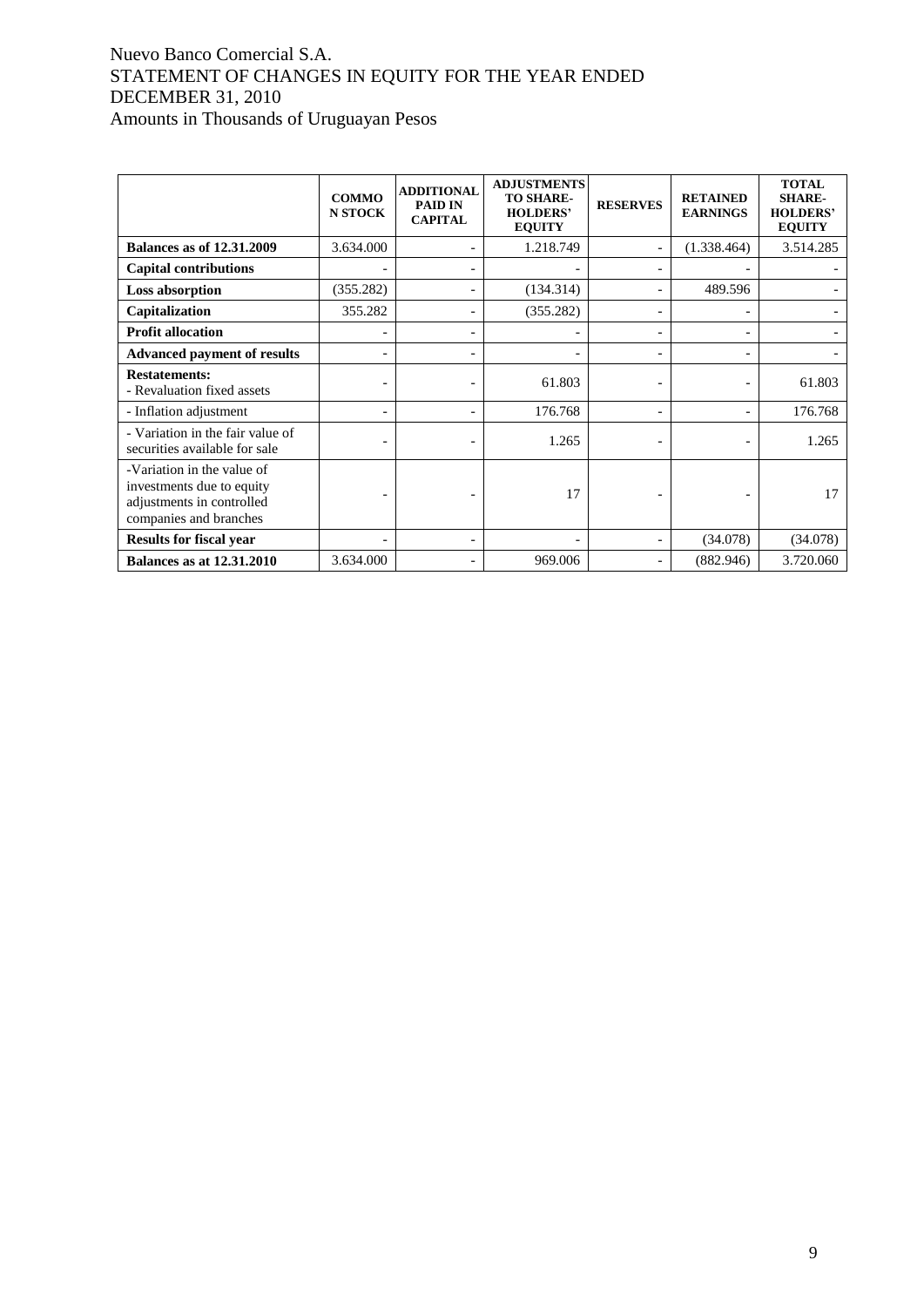## Nuevo Banco Comercial S.A. STATEMENT OF CASH FLOWS FOR THE YEAR ENDED DECEMBER 31, 2010 Amounts in Thousands of Uruguayan Pesos

|                                                                                                            | 12.31.2010             |
|------------------------------------------------------------------------------------------------------------|------------------------|
| CASH FLOWS FROM OPERATING ACTIVITIES                                                                       |                        |
| Gain (loss) for the year                                                                                   | (34.078)               |
| Adjustments that reconcile the net profit for the year to net cash provided by operating<br>activities:    | (127.505)              |
| Depreciation of fixed assets                                                                               | 97.095                 |
| Amortization of intangible assets                                                                          | 26.930                 |
| Effects of changes in monetary correction and foreign currency translation                                 | 180.518                |
| Difference in quotations and value adjustments for securities held for trading and securities              |                        |
| available for sale                                                                                         | (103.412)              |
| Adjustment to cost of securities held to maturity                                                          | (1.014)                |
| Securities provisions                                                                                      |                        |
| Securities income accrued not received                                                                     | 12.241                 |
| Accrued expenses                                                                                           | (559.595)              |
| Accrued interest income not received                                                                       | (12.927)               |
| Provision for doubtful debtors                                                                             | 237.816                |
| Accrued income not received                                                                                | (8.497)                |
| Accrued interest expense not paid                                                                          | 3.567                  |
| Not accrued income received                                                                                | (58)                   |
| Not accrued interest paid                                                                                  |                        |
| Result from sales of fixed assets                                                                          | (169)                  |
| Result from booking premises at their market value                                                         |                        |
| (INCREASE) DECREASE IN OPERATING ASSETS                                                                    | (2.699.678)            |
| Securities (held for trading and available for sale)                                                       | 646.862                |
| Credits - Financial Sector (*)                                                                             | (1.758.948)            |
| Credits - Non Financial Sector (*)                                                                         | (1.588.011)            |
| Other assets                                                                                               | 419                    |
| <b>INCREASE (DECREASE) IN OPERATING LIABILITIES</b>                                                        | 3.325.769              |
| Obligations - Financial Sector (**)                                                                        | 753.882                |
| Obligations - Non Financial Sector (**)                                                                    | 2.458.558              |
| Other liabilities                                                                                          | 113.329                |
| Net variation of forward contracts                                                                         | (4.472)                |
| Net cash provided (used) by operating activities                                                           | 460.036                |
| CASH FLOWS FROM INVESTING ACTIVITIES                                                                       |                        |
| Net cash flow of securities held to maturity                                                               | 9.506                  |
| Net cash flow of fixed assets                                                                              | (19.850)               |
| Increase in intangible assets                                                                              | (31.302)               |
| Net cash flow of special investments                                                                       |                        |
| Net cash flow of other investments                                                                         | (10.242)               |
| Net cash provided (used) by investing activities                                                           | (51.888)               |
|                                                                                                            |                        |
| CASH FLOWS FROM FINANCING ACTIVITIES                                                                       |                        |
| Capital contribution /(profit allocation)                                                                  |                        |
| Net cash flow of subordinated loans                                                                        | ٠                      |
| Issuance (amortization) of debentures and certificates of deposit                                          |                        |
| Other obligations originated by financing activities                                                       |                        |
| Net cash provided (used) by financing activities                                                           |                        |
|                                                                                                            |                        |
| Net increase (decrease) in cash and cash equivalents                                                       | 408.148                |
|                                                                                                            |                        |
| Exchange differences generated from cash and equivalents                                                   | (13.345)               |
|                                                                                                            |                        |
| Cash and cash equivalents at the beginning of the year<br>Cash and cash equivalents at the end of the year | 3.228.957<br>3.623.760 |
|                                                                                                            |                        |

(\*) Except forward contracts.

(\*\*) Except subordinated loans, debentures and forward contracts.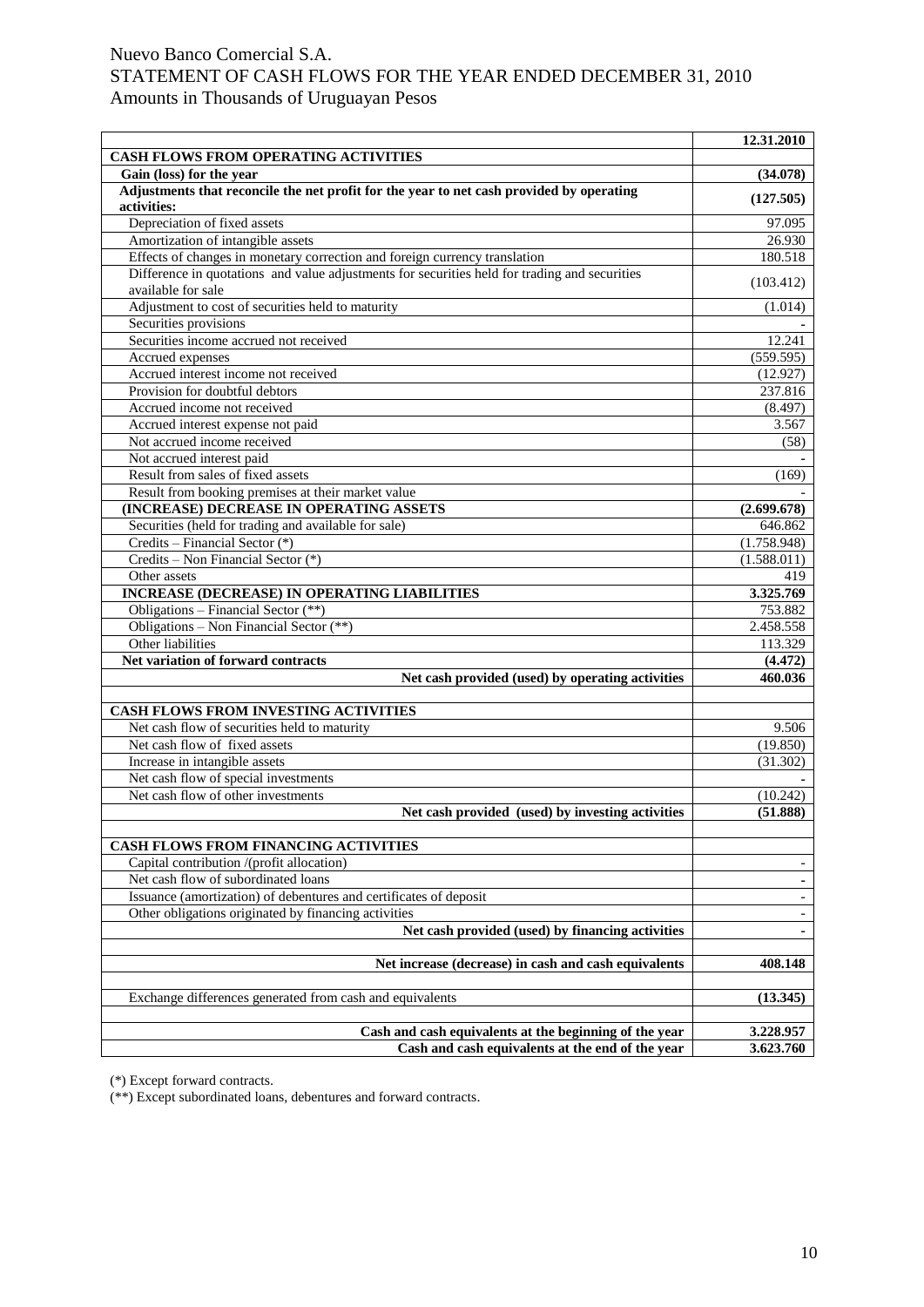# **Notes to the Financial Statements for the year ended December 31, 2010**

## **Note 1 - Approval by the Stockholders' Meeting**

Financial Statements for the year ended December 31, 2010, have not been considered yet by the Ordinary Stockholders' Meeting in accordance with article 344 of Law N° 16.060 dated September 4, 1989.

## **Note 2 - Information about the financial institution**

### **2.1 Legal nature**

Nuevo Banco Comercial S.A. ("the Bank" or "NBC") is a corporation that operates in the financial sector of the República Oriental del Uruguay under the legal regime established by Law N° 15.322 dated September 17, 1982 and its subsequent amendments. In compliance with articles 32, 33, and 35 of Law N° 17.613 dated December 27, 2002, the Executive Power resolved the incorporation of Nuevo Banco Comercial S.A. on December 31, 2002. It was authorized to act as a bank by the Central Bank of Uruguay (C.B.U.) on March 19, 2003.

Central Bank of Uruguay exercises control on banks and monitors compliance with minimum requirements regarding legal cash reserves, credit provisions, and capital adequacy.

### **2.2 Accounting basis**

Financial statements are presented in compliance with the regulatory provisions in force in Uruguay and prepared in accordance with accounting standards, valuation, risk classification criteria and presentation regulations established by the Central Bank of Uruguay, considering the particular standards established by the Financial Institutions Controlling Agency for Nuevo Banco Comercial S.A. as detailed in Note 3.6.

Financial statements were prepared based on historical costs, except for assets and liabilities in foreign currency, assets and liabilities with restatement clause, securities and fixed assets, which are valued according to the criteria expressed in Note 3, and the result of the year, which has been corrected to reflect the effects of inflation based on a simplified inflation adjustment methodology indicated by the Central Bank of Uruguay.

Said methodology, applicable from January 1, 2009, consists in applying an integral monetary adjustment using up to December 31, 2009 the Wholesale Price Index and then the Consumer Price Index both published by the National Institute of Statistics. The result of this adjustment is exposed in the Profit and Loss Account in the account "Inflation adjustment result" and in the Balance Sheet in "Adjustments to Shareholders' Equity".

For the preparation of the Statement of Cash Flows, cash and cash equivalents was defined as cash and due from banks.

## **2.3 Capital and shares**

On September 6, 2005, the Uruguayan Government and a consortium comprised of Advent International, Morgan Stanley Alternative Investments, DEG and FMO; signed a sale-purchase agreement by which the State sold the consortium 60% of NBC shares.

On May 15, 2006, the Financial Institutions Controlling Agency authorized the transfer of Nuevo Banco Comercial S.A.'s ordinary shares to NBC Invest S. à R.L. and to FMO Participaties B.V.. Said transfer was made on June 1, 2006.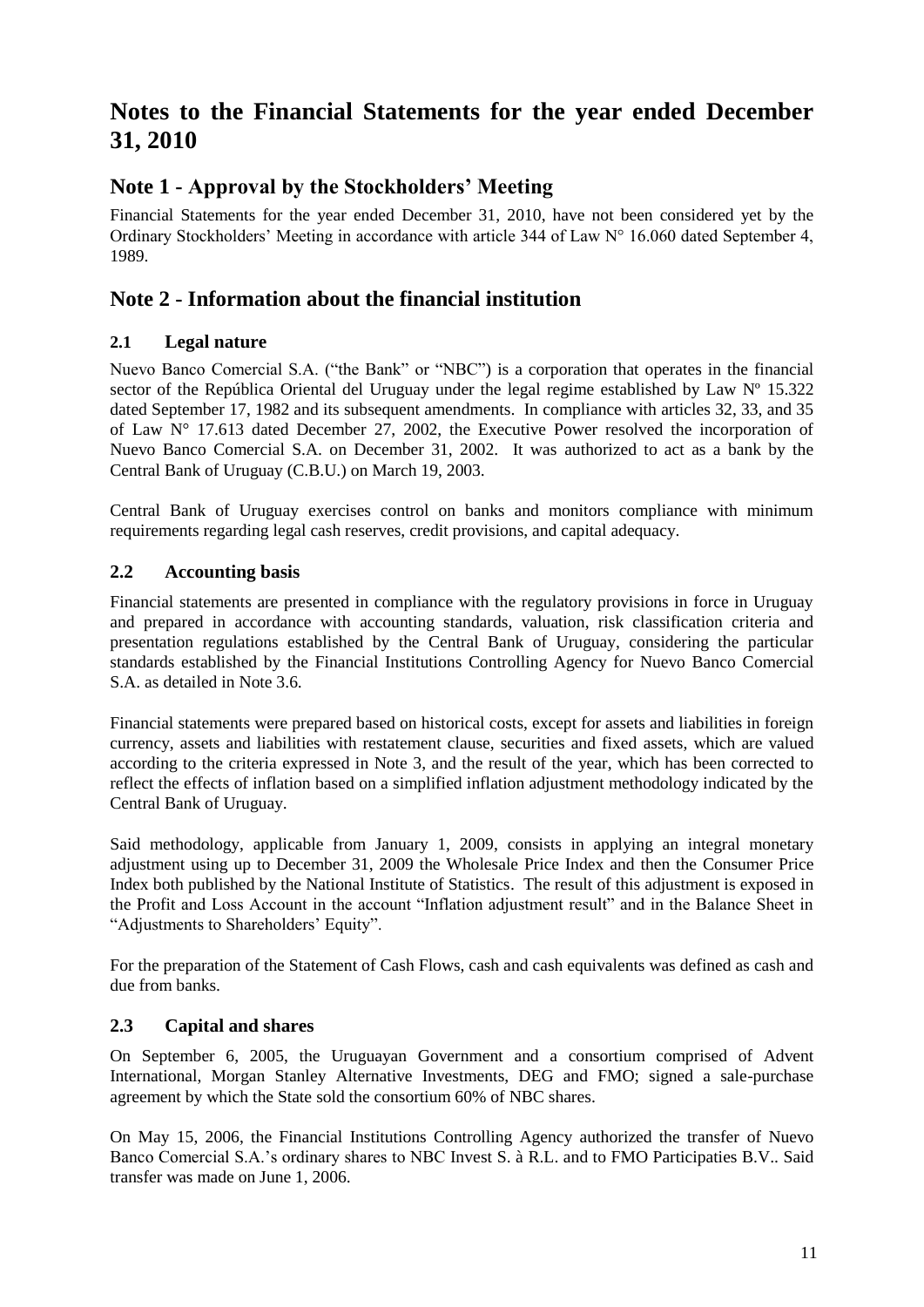On August 2, 2007, the Financial Institutions Controlling Agency authorized the transfer of 2% of Nuevo Banco Comercial S.A.'s ordinary shares to Tecevall S.A.. Said transfer was made on December 10, 2007.

The Bank's authorized capital amounts to thousands \$ 3.800.000. The paid in capital stock amounts to thousands \$ 3.634.000, and is represented by 2.180.400 ordinary shares and 1.453.600 preferred shares of \$ 1.000 per value each.

The paid in capital since December 10, 2007, was constituted as follows: NBC Invest S. à R.L. with 1.919.859 ordinary shares (52,83%), Nuevo Banco Comercial Holding B.V. (ex FMO Participaties B.V.) with 216.933 ordinary shares (5,97%), Tecevall S.A. with 43.608 ordinary shares (1,20%) and the Uruguayan Government with 1.453.600 preferred shares (40%).

The preferred shares held by the Uruguayan Government will have the right to a preferred fixed dividend of 4% annually. Over these shares, a call and put option was signed, to be carried out within the period of up to 7 years.

On December 3, 2010, The Bank of Nova Scotia and the private stockholders of the bank signed a purchase agreement for 100% of the common stock of Nuevo Banco Comercial S.A. This agreement must be approved by regulatory authorities both in Canada and Uruguay.

Additional information regarding the Bank's ownership structure is included in the Corporate Government's Annual Report (non audited information) required by article 36.3 of the Compilation of Central Bank Regulations, which is available on the Bank's website.

### **2.4 Board of Directors and Executive Staff**

As at December 31, 2010, the Bank's Board of Directors is comprised as follows:

| Ernest George Bachrach           | President       |
|----------------------------------|-----------------|
| Juan Pablo Zucchini              | Vice President  |
| <b>Roelf Pieter Eemsing</b>      | Director        |
| Carlos María Fedrigotti Gongorra | Director        |
| José Ángel Fuentes Rodríguez     | Director        |
| José Horacio Petrocelli          | Director        |
| Nicolás Sujoy Spiguel            | Director        |
| Marcelo Ruben Sánchez            | Deputy Director |
| Matías Eduardo Campiani          | Deputy Director |

The Statutory Control Committee (Comisión Fiscal) is comprised as follows:

Ariel Adolfo Banda Figueroa Gerardo Caffera Morandi Eduardo Antonio Ferrari Devoto Daniel Anibal González Cotelo

The Executive Staff, in accordance with the stipulated in article 38.11 of the Compilation of Central Bank Regulations, is also comprised of:

Horacio Enrique Correge General Manager Luis Álvarez Perazzo General Accountant Juan José Baluga Bello Financial Manager Gabriel Esteban Barandiarán Cubitto Customers Claim Responsible<br>Alejandro Conforte Mariano Foreign Relations Manager Alejandro Conforte Mariano Guillermo Alberto Gadola Bergara Human Resources Manager Ana Laura Gatti Dura **Internal Audit Manager** Daniel Roberto Leoncini Yañez Corporate Banking Manager Javier Isaac Liberman Jablonsky Risk Manager

Miguel Ángel Fernández García Operations and Technology Manager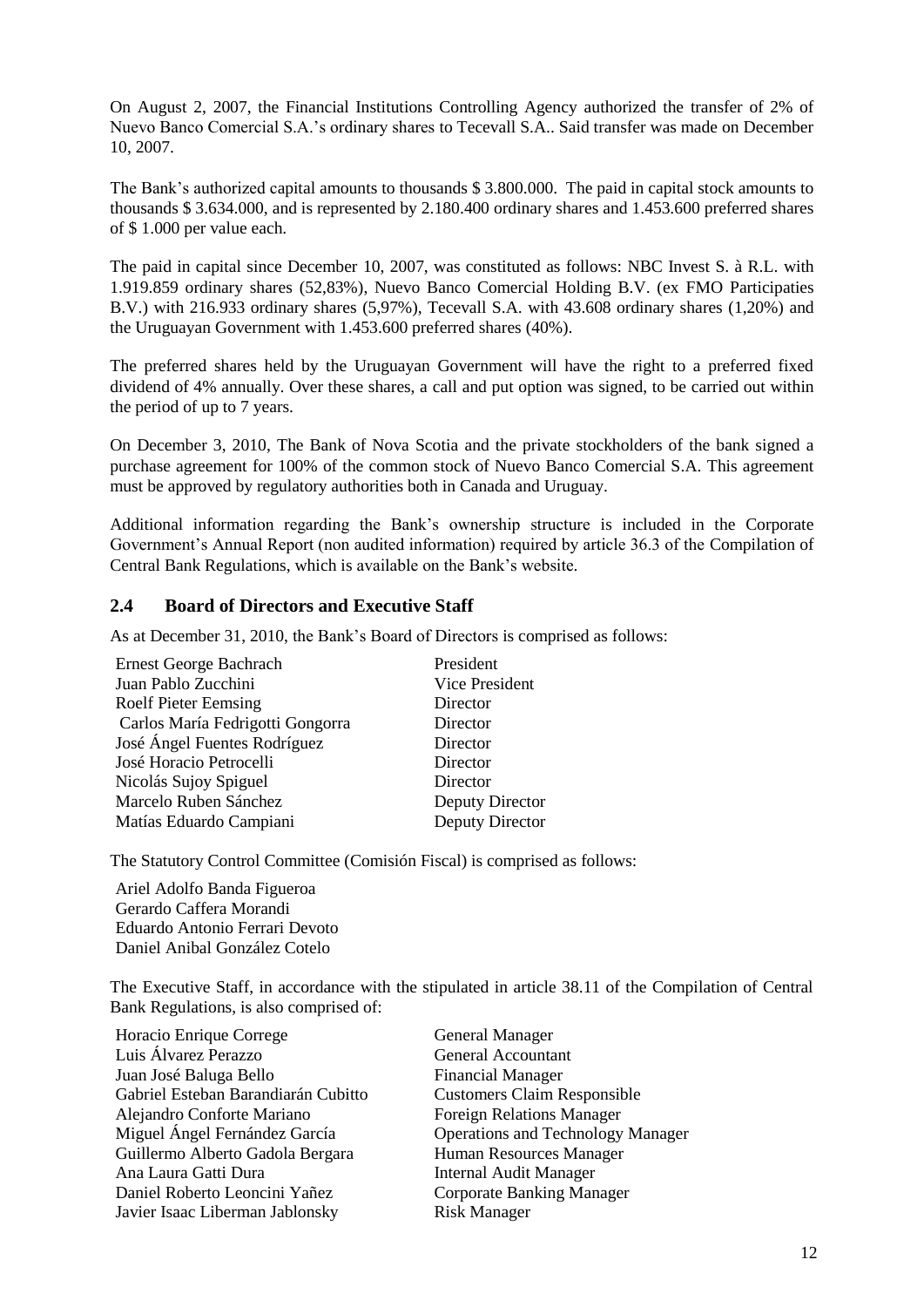| Antonio Luongo Caselli              | Foreign Exchange Operator        |
|-------------------------------------|----------------------------------|
| Gustavo Alejandro Manriquez Vázquez | Personal Banking Manager         |
| Armando Sergio Pensatori Aurucci    | <b>Operations Manager</b>        |
| María del Luján Rodríguez Chanquet  | Compliance Officer               |
| Gerardo Raúl Sansberro Bonelli      | <b>Credit Card Manager</b>       |
| Alejandro Federico Suzacq Fiser     | <b>Wholesale Banking Manager</b> |
| Pablo Federico Varela Artagaveytia  | Legal Advice Manager             |

Additional information regarding the Bank's management and control structure is included in the Corporate Government's Annual Report (non audited information) required by article 36.3 of the Compilation of Central Bank Regulations, which is available on the Bank's website.

## **Note 3 - Information regarding assets and liabilities**

### **3.1 Assets and liabilities denominated in foreign currency**

Assets and liabilities denominated in foreign currency are translated into U.S. Dollars at the exchange rates published by the foreign exchange desk of the Central Bank of Uruguay as at the end of the year.

The resulting amounts in US Dollars are then translated into local currency at the exchange rate as at the end of the year (US\$  $1 = $20,094$ ).

#### **3.2 Foreign currency position**

The global position in foreign currency as at December 31, 2010 is broken down as follows:

**In thousands**

|                         | Assets in<br>foreign | <b>Liabilities in</b> | Net position in foreign<br>currency |           | <b>Equivalent net</b> |
|-------------------------|----------------------|-----------------------|-------------------------------------|-----------|-----------------------|
|                         | currency             | foreign currency      |                                     |           | position in US\$      |
| Currency                |                      |                       | Asset                               | Liability |                       |
| <b>US Dollars</b>       | 962.904              | 901.466               | 61.438                              |           | 61.438                |
| Argentine Pesos         | 5.383                | 256                   | 5.127                               |           | 1.289                 |
| <b>Brazilian Reales</b> | 44.845               | 18.284                | 26.561                              |           | 15.972                |
| Euros                   | 17.357               | 16.994                | 363                                 |           | 482                   |
| Other                   | $\blacksquare$       |                       | ۰                                   |           | 504                   |
| TOTAL                   |                      |                       |                                     |           | 79.685                |

#### **3.3 Securities**

Securities are valued in accordance with criteria established in Rule 2.2 of the Accounting Standards and Chart of Accounts for Financial Institutions as described below.

The securities held for trading are valued at their market value including transaction costs and deducting accrued interests. Market value adjustments are included into the Profit and Loss Account of the fiscal year.

The securities available for sale are valued at their fair value, including transaction costs and deducting accrued interests. Fair value adjustments are included directly into the Equity until said securities are sold or reimbursed, and at that moment, the adjustments are inputted in the result of the fiscal year.

The securities held to maturity are valued at their acquisition cost including transaction costs and deducting accrued interests, adjusted for the difference between the acquisition price and face value, which is accrued on a lineal basis for the remaining time to maturity.

The interests' accrual is included in the results for the fiscal year.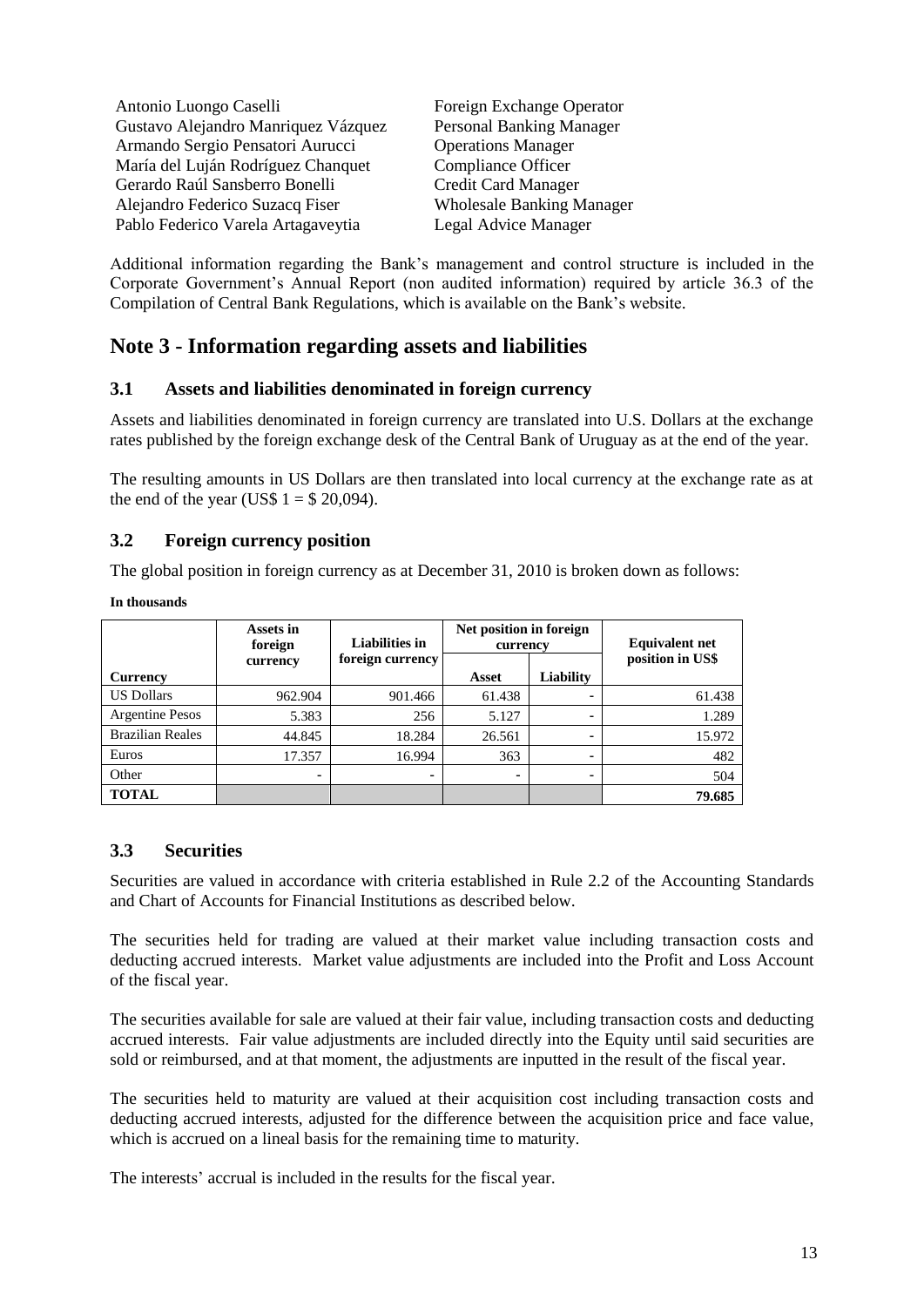The composition of the securities portfolio as at December 31, 2010 is as follows:

| <b>SECURITIES</b>                                |                                | Amounts in thousands of Uruguayan<br><b>Pesos</b> |              |
|--------------------------------------------------|--------------------------------|---------------------------------------------------|--------------|
|                                                  | <b>Currency of</b><br>issuance | <b>Book value</b>                                 | Market value |
| <b>Securities held for trading</b>               |                                | 44.034                                            | 44.034       |
| <b>Uruguayan Government Securities</b>           |                                | 7.169                                             | 7.169        |
| - Global Bonds                                   | <b>U.S Dollars</b>             | 7.169                                             | 7.169        |
| <b>Private Securities</b>                        |                                | 36.678                                            | 36.678       |
| - Brazil                                         | <b>U.S Dollars</b>             | 4.961                                             | 4.961        |
| $- U.S.A.$                                       | <b>U.S Dollars</b>             | 31.717                                            | 31.717       |
| Accrued interest Uruguayan Government Securities |                                | 125                                               | 125          |
| <b>Accrued interest Private Securities</b>       |                                | 62                                                | 62           |
|                                                  |                                |                                                   |              |
| Securities available for sale                    |                                | 1.937.907                                         | 1.937.907    |
| <b>Uruguayan Government Securities</b>           |                                | 491.767                                           | 491.767      |
| - Treasury Bonds                                 | U.S. Dollars                   | 57.284                                            | 57.284       |
| - Treasury Bonds                                 | <b>Indexed Units</b>           | 316.623                                           | 316.623      |
| - Global Bonds                                   | <b>Indexed Units</b>           | 792                                               | 792          |
| - Global Bonds                                   | <b>U.S. Dollars</b>            | 107.422                                           | 107.422      |
| - Adjustable Mortgage Obligations                | <b>Uruguayan Pesos</b>         | 9.646                                             | 9.646        |
| <b>Foreign Government Securities</b>             |                                | 542.321                                           | 542.321      |
| - Argentina                                      | U.S. Dollars                   | 20.134                                            | 20.134       |
| $- U.S.A.$                                       | <b>U.S. Dollars</b>            | 100.418                                           | 100.418      |
| - Brazil                                         | <b>U.S. Dollars</b>            | 44.202                                            | 44.202       |
| - Chile                                          | U.S. Dollars                   | 212.856                                           | 212.856      |
| - Colombia                                       | <b>U.S. Dollars</b>            | 32.613                                            | 32.613       |
| - Peru                                           | U.S. Dollars                   | 32.628                                            | 32.628       |
| - International Agencies                         | <b>U.S. Dollars</b>            | 46.762                                            | 46.762       |
| - International Agencies                         | Euros                          | 52.708                                            | 52.708       |
| <b>Private Securities</b>                        |                                | 879.787                                           | 879.787      |
| - Uruguayan                                      | <b>U.S. Dollars</b>            | 55.948                                            | 55.948       |
| - Uruguayan                                      | <b>Indexed Units</b>           | 2.695                                             | 2.695        |
| $-$ U.S.A.                                       | U.S. Dollars                   | 392.498                                           | 392.498      |
| - Australia                                      | <b>U.S. Dollars</b>            | 39.786                                            | 39.786       |
| - Brazil                                         | <b>U.S. Dollars</b>            | 56.846                                            | 56.846       |
| - Chile                                          | <b>U.S. Dollars</b>            | 4.736                                             | 4.736        |
| - Chile                                          | <b>Chilean Pesos</b>           | 5.022                                             | 5.022        |
| - Netherlands                                    | U.S. Dollars                   | 9.835                                             | 9.835        |
| - Great Britain                                  | U.S. Dollars                   | 150.203                                           | 150.203      |
| - Cayman Island                                  | U.S. Dollars                   | 61.999                                            | 61.999       |
| - Canada                                         | U.S. Dollars                   | 100.219                                           | 100.219      |
| Accrued interest Uruguayan Government Securities |                                | 4.001                                             | 4.001        |
| Accrued interest Foreign Government Securities   |                                | 12.547                                            | 12.547       |
| <b>Accrued interest Private Securities</b>       |                                | 7.484                                             | 7.484        |
| <b>Devaluation Provision</b>                     |                                |                                                   |              |
| Securities held to maturity                      |                                | 20.510                                            | 22.710       |
| <b>Uruguayan Government Securities</b>           |                                | 20.016                                            | 22.216       |
| - Treasury Bonds                                 | U.S. Dollars                   | 14.126                                            | 15.864       |
| - Global Bonds                                   | U.S. Dollars                   | 5.890                                             | 6.352        |
| Accrued interest Uruguayan Government Securities |                                | 494                                               | 494          |
| <b>Devaluation Provision</b>                     |                                |                                                   |              |
| <b>TOTAL SECURITIES</b>                          |                                | 2.002.451                                         | 2.004.651    |
|                                                  |                                |                                                   |              |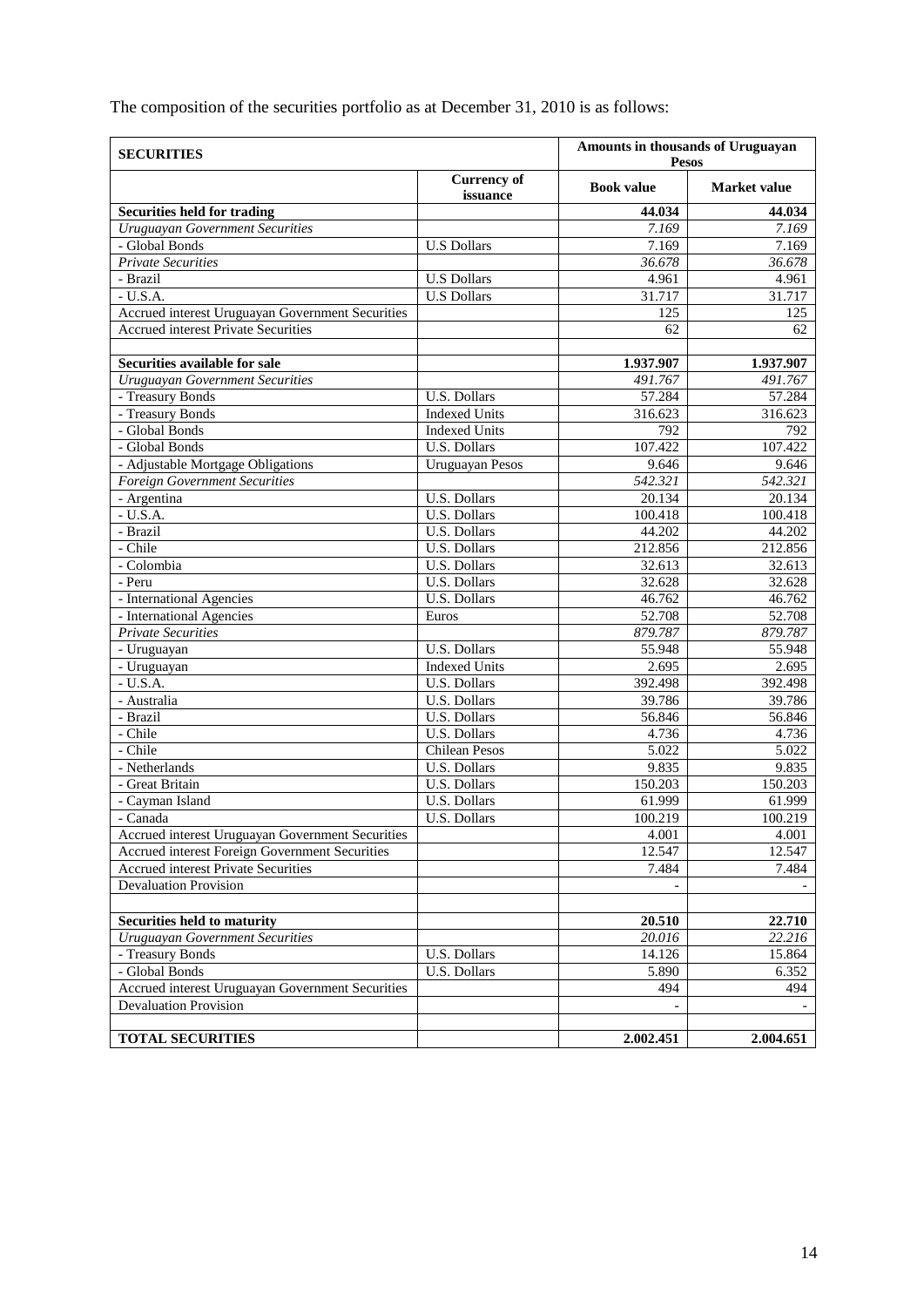| <b>SECURITIES</b>                              |                                | Amounts in thousands of Uruguayan<br><b>Pesos</b> |                     |
|------------------------------------------------|--------------------------------|---------------------------------------------------|---------------------|
|                                                | <b>Currency of</b><br>issuance | <b>Book value</b>                                 | <b>Market value</b> |
| SECURITIES ISSUED BY THE C.B.U. <sup>(1)</sup> |                                |                                                   |                     |
| Securities held for trading                    |                                |                                                   |                     |
|                                                |                                |                                                   |                     |
| Securities available for sale                  |                                | 2.076.927                                         | 2.076.927           |
| - Monetary Regulation Bills                    | Uruguayan Pesos                | 1.167.212                                         | 1.167.212           |
| - Monetary Regulation Bills                    | <b>Indexed Units</b>           | 671.333                                           | 671.333             |
| - Indexed Notes                                | <b>Indexed Units</b>           | 142.260                                           | 142.260             |
| Income from Securities issued by C.B.U.        |                                | 96.122                                            | 96.122              |
|                                                |                                |                                                   |                     |
| Securities held to maturity                    |                                |                                                   |                     |
|                                                |                                |                                                   |                     |
| <b>TOTAL SECURITIES ISSUED BY C.B.U.</b>       |                                | 2.076.927                                         | 2.076.927           |

(1) Recorded under Outstanding credits to the Financial Sector.

### **3.4 Limitations to the free disposal of assets or equity and restriction to property rights**

As at December 31, 2010, there are certain assets whose disposal is limited as follows:

- a) The chapter "Outstanding credits financial sector" includes assets for thousands \$ 450.455 (thousands US\$ 22.417), which corresponds to a deposit in guarantee of transactions with Visa International.
- b) The chapter "Securities Securities available for Sale" includes thousands \$ 270.370 (thousands Indexed Units 126.400 nominal value) corresponding to Treasury Bills in indexed units in guarantee of transactions through the Payment and Reciprocal Credit Agreement of ALADI.
- c) The chapter "Cash and equivalents" includes a cash deposit in the Central Bank of Uruguay which is pledged in guarantee in its favor for thousands \$ 5.347 (thousands of Indexed Units 2.500) corresponding to the guarantee required to act as Financial Fiduciary. In addition, the same chapter includes a cash deposit in Banco República for thousands \$ 4.607 (thousands U\$S 229) pledged as a lawsuit collateral.

Additionally, in accordance with article 51 of the Compilation of Regulations of Operations and with the purpose of being able to use the line of credit established in article 49 of the mention Compilation, on July 26, 2005 the Bank has set up an irrevocable pledge with displacement of the entirety of the financial instruments, current accounts and securities, with free disposal, that the Bank has booked or deposited in the Central Bank, either issued by the Central Bank or by the Uruguayan Government.

The allocation of these assets will be in effect when the Bank uses the line of credit established in article 49 of the Compilation of Regulations of Operations for up to a maximum of 15% of the Bank's net equity responsibility, if it does not exceed the equivalent to double the basic equity responsibility for banks. As at December 31, 2010, the credit line was not used.

#### **3.5 Assets and liabilities with restatement clause**

The amounts of assets and liabilities subject to restatement clause are as follows:

| <b>Restatement Index</b>           | <b>Restated Assets</b> | <b>Restated Liabilities</b> |
|------------------------------------|------------------------|-----------------------------|
| Consumer Price Index (C.P.I.)      | 511.267                |                             |
| Adjustable Mortgage Bonds (O.H.R.) | 9.646                  |                             |
| Indexed Units (Unidades indexadas) | 1.762.483              | 530.553                     |
| <b>TOTAL</b>                       | 2.283.396              | 530.553                     |

**In thousands of Uruguayan pesos**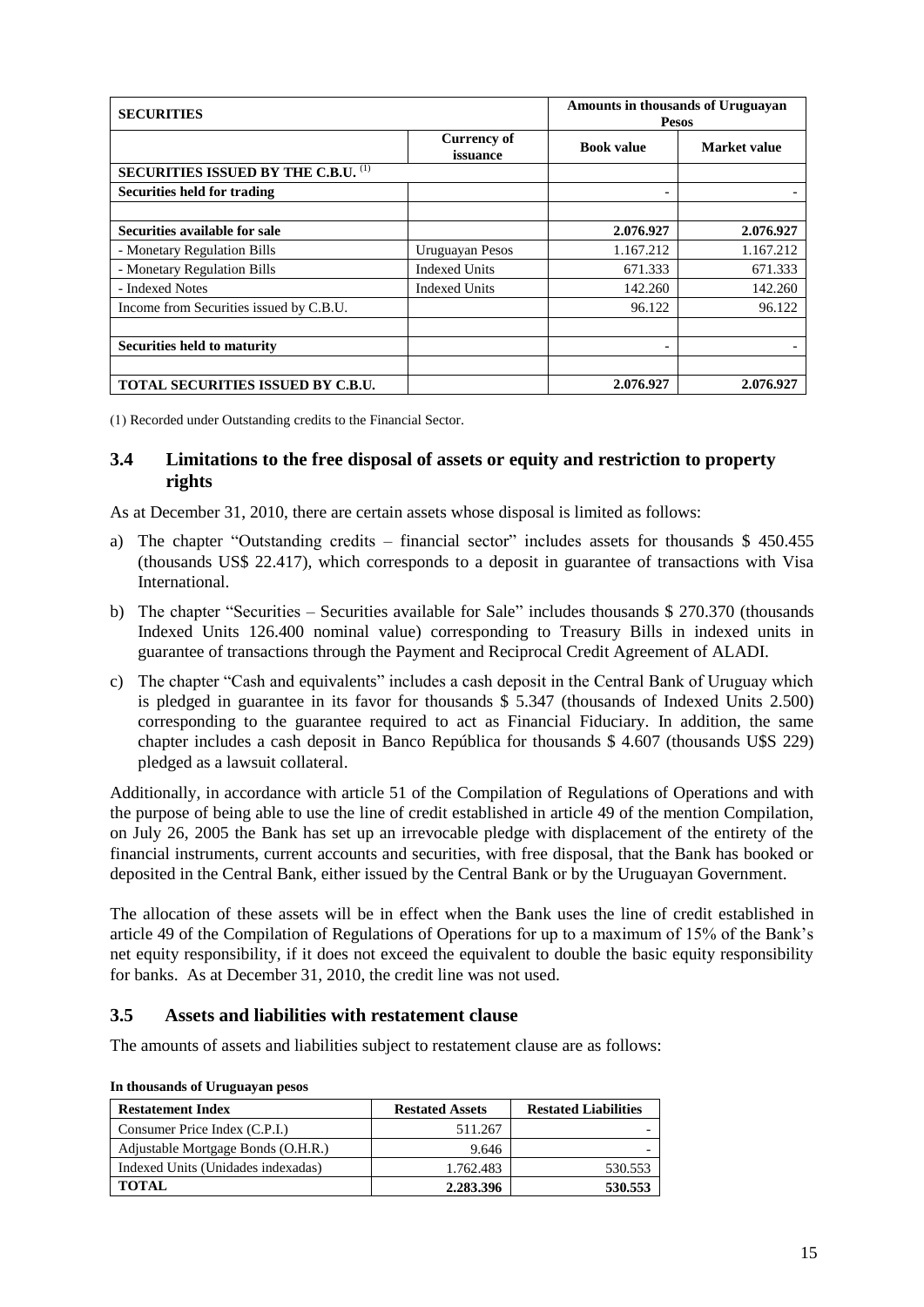### **3.6 Financial Sector and Non-Financial Sector Credit Portfolio**

Receivables include the receivable capital amount of each transaction and the corresponding interest accrued thereon.

The credit portfolio has been classified in accordance with criteria established in Rule 3.8, and the transitory standards of the Accounting Standards and Chart of Accounts for Financial Institutions, considering the particular standards established by the Financial Institutions Controlling Agency for Nuevo Banco Comercial S.A..

According to the particular instruction No. 128/2003/1057 dated December 11, 2003:

- a) For the credits originated in agreements with customers who were given a reduction equal to or fewer than a third of the compensatory interest rate originally agreed, for the period previous to the restructuring date, the particular Rule 3.8 literal d) i) or transitory Rule 4.29 of the Accounting Standards and the Chart of Accounts for Financial Institutions have been applied, to which correspond according to the percentage of interests actually paid over the interests determined by the new rate.
- b) For the credits originated in agreement with customers who were given a reduction greater than a third of the compensatory interest rate originally agreed, for the period before the restructuring date, the transitory Rule 4.33 of the Accounting Standards and the Chart of Accounts for Financial Institutions has been applied. In order to classify the debtors under this situation, the particular instruction established that they might be improved up to the category of "normal risk" provided that as at December 31<sup>st</sup>, 2002 they were not classified into the category of "irrecoverable risk".

According to the particular instruction established by the Financial Institutions Controlling Agency N°128/2004/0321 dated April 16, 2004, the Transitory Regulations 4.29 and 4.33 of the Accounting Regulations and Account Plan for Financial Intermediation Companies and in the terms communicated by the particular instruction N° 128/2003/1057, were extended until December 31, 2004.

According to the particular instruction established by the Financial Institutions Controlling Agency N° 128/2005/0494 dated June 22, 2005, all the regulations in force regarding the particular regime on the credit portfolio established by Nuevo Banco Comercial S.A. are unified in a sole resolution, as follows:

- a) Registration of the restructured Argentine credit portfolio: the decrease in restructured Argentine credits due to the pesification after applying Decree 214/2002 of the Government of the Argentine Republic, is not considered a release granted to the client for its classification.
- b) Overdue restructured credits: the deadlines for transfers among overdue restructured credit accounts are modified:
	- Following thirty days of being booked in "Overdue restructured credits", unpaid transactions need to be transferred to the account "Under Management for Recovery".
	- Following thirty days of being booked in "Under Management for Recovery", unpaid transactions will be transferred to "Delinquent Loans" or "Written off Credits" (from memorandum accounts), according to the antiquity of the first unpaid maturity corresponding to any transaction of the original debts.

In order to consider the stipulated in particular instruction 3.8 d i) (renewal of transactions), 100% of the interest accrued since the date of restructure of the transaction must be received.

- c) Guarantees of overdue restructured credits: in the case of credits previously written off, an income will be recognized for:
	- Cash deposits made in the Bank, when the credit was issued in the same currency, except for cases of credits in local currency with deposits in USA Dollars or Euros. Deposits should be pledged expressly and irrevocably in favor of the Bank.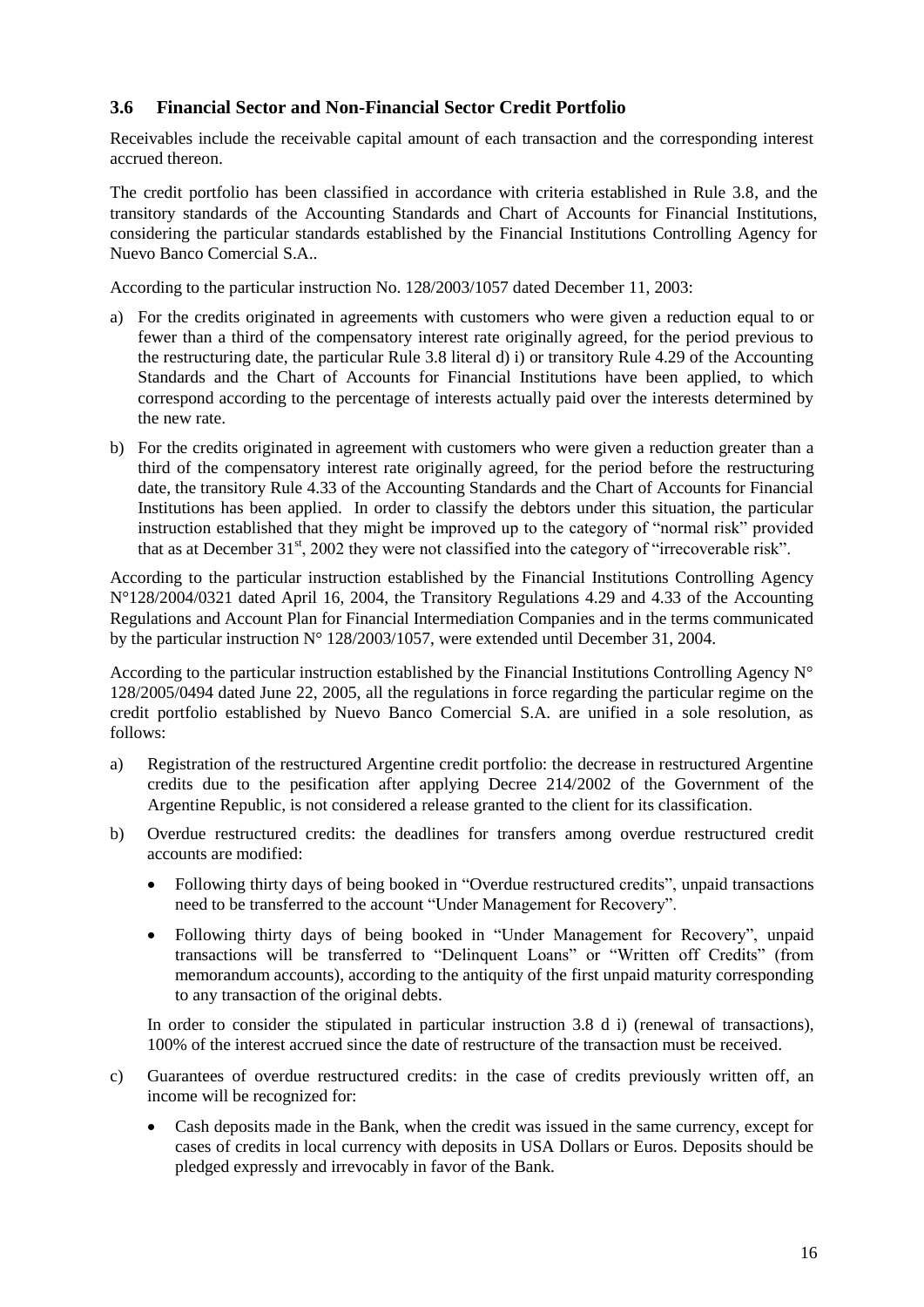Deposits made in the Bank, of public securities and deposit certificates issued by the Bank. Securities should have public quotation in markets not influenced by individual private agents. The credit must have been issued in the same currency as the securities, except in the case of credits in local currency with guarantee of securities issued in USA Dollars or Euros. The deposits should be pledged expressly and irrevocably in favor of the Bank. The pledge of these certificates can be incorporated to the guarantees established in the Particular instruction 3.16 numeral I) section a) numeral i).

Unpaid transactions of the Non Financial Sector are booked in "Overdue loans" after a period of 60 days from their expiration. Consumer loans are booked in "Under management for recovery" after a period of 90 days from their expiration, and they are transferred to "Delinquent loans" after 120 days from their expiration. In the case of Mortgage Loans, they are booked in "Under management for recovery" after a period of 180 days from their expiration, and transferred to "Delinquent loans" after 240 days from their expiration. Finally, Commercial Loans are booked in "Under management for recovery" after a period of 120 days from their expiration, and they are transferred to "Delinquent loans" after 180 days form their expiration.

Financial Sector loans overdue for 1 day or more are booked in "Overdue loans", after a period of 120 days from their expiration, they are booked in "Under management for recovery" and after 180 days form their expiration they are booked in "Delinquent loans".

The necessary provisions have been booked to cover eventual losses derived from bad debts, in accordance with Rule 3.12 of the Accounting Standards and Plan of Accounts for Financial Institutions. In order to determine the amount to be provisioned, guarantees admitted by Rules 3.16 and 3.17 of said Accounting Standards have been deducted.

|                                                                      | <b>Credits</b>    | <b>Credits foreign</b>              |                    |                              |                        | <b>Constituted Provisions</b> <sup>(1)</sup>        |                          | <b>Balance</b>      |
|----------------------------------------------------------------------|-------------------|-------------------------------------|--------------------|------------------------------|------------------------|-----------------------------------------------------|--------------------------|---------------------|
| <b>Risk Categories</b>                                               | local<br>currency | currency (equiv.<br>local currency) | Contin-<br>gencies | <b>Total</b><br><b>Risks</b> | Computed<br>guarantees | Minimum %                                           | Amount                   | after<br>provisions |
| 1A Op. with liquidity<br>collateral                                  | 42.103            | 245.886                             | 125.060            | 413.049                      | 313.856                | 0%                                                  | 54                       | 412.995             |
| 1C Debtors with strong<br>repayment capacity                         | 2.956.369         | 5.245.493                           | 3.480.389          | 11.682.251                   | 1.509.918              | Equal to or more<br>than 0,5% and less<br>than 3%   | 59.133                   | 11.623.118          |
| 2A Debtors with<br>acceptable repayment<br>capacity                  | 635.610           | 2.432.118                           | 290.620            | 3.358.348                    | 1.149.007              | Equal to or more<br>than 3% and less<br>than 7%     | 69.882                   | 3.288.466           |
| 2B Debtors with<br>potential repayment<br>problems                   | 225.843           | 1.167.691                           | 133.172            | 1.526.706                    | 510.095                | Equal to or more<br>than 7% and less<br>than 20%    | 72.133                   | 1.454.573           |
| 3 Debtors with<br>compromised<br>repayment problems                  | 191.304           | 647.434                             | 142.306            | 981.044                      | 490.983                | Equal to or more<br>than 20% and less<br>than $50%$ | 102.590                  | 878.454             |
| 4 Debtors with highly<br>compromised<br>repayment problems           | 152.036           | 222.287                             | 26.672             | 400.995                      | 197.702                | Equal to or more<br>than 50% and less<br>than 100%  | 102.540                  | 298.455             |
| 5. Irrecoverable                                                     | 227.280           | 109.388                             | 15.693             | 352.361                      | 16.374                 | 100%                                                | 332.837                  | 19.524              |
| SUBTOTAL <sup>(2)</sup>                                              | 4.430.545         | 10.070.297                          | 4.213.912          | 18.714.754                   | 4.187.935              |                                                     | 739.169                  | 17.975.585          |
| Other accounts<br>receivable                                         | 296.572           | 105.860                             |                    | 402.432                      |                        |                                                     |                          | 402.432             |
| 90% forward contracts<br>and forward contracts<br>losses not accrued | 225.380           | 33.502                              |                    | 258.882                      |                        |                                                     | $\overline{\phantom{0}}$ | 258.882             |
| Other contingencies                                                  |                   |                                     |                    |                              |                        |                                                     |                          |                     |
| <b>TOTAL</b>                                                         | 4.952.497         | 10.209.659                          | 4.213.912          | 19.376.068                   | 4.187.935              |                                                     | 739.169                  | 18.636.899          |

#### **Risks of Non-Financial Sector**

**In thousands of Uruguayan pesos**

(1) In accordance with Rule 3.12, some transactions are not provisioned.

(2) It corresponds only to accounts included in the Credit Risk Information, forward contracts are included at 10% of their value.

17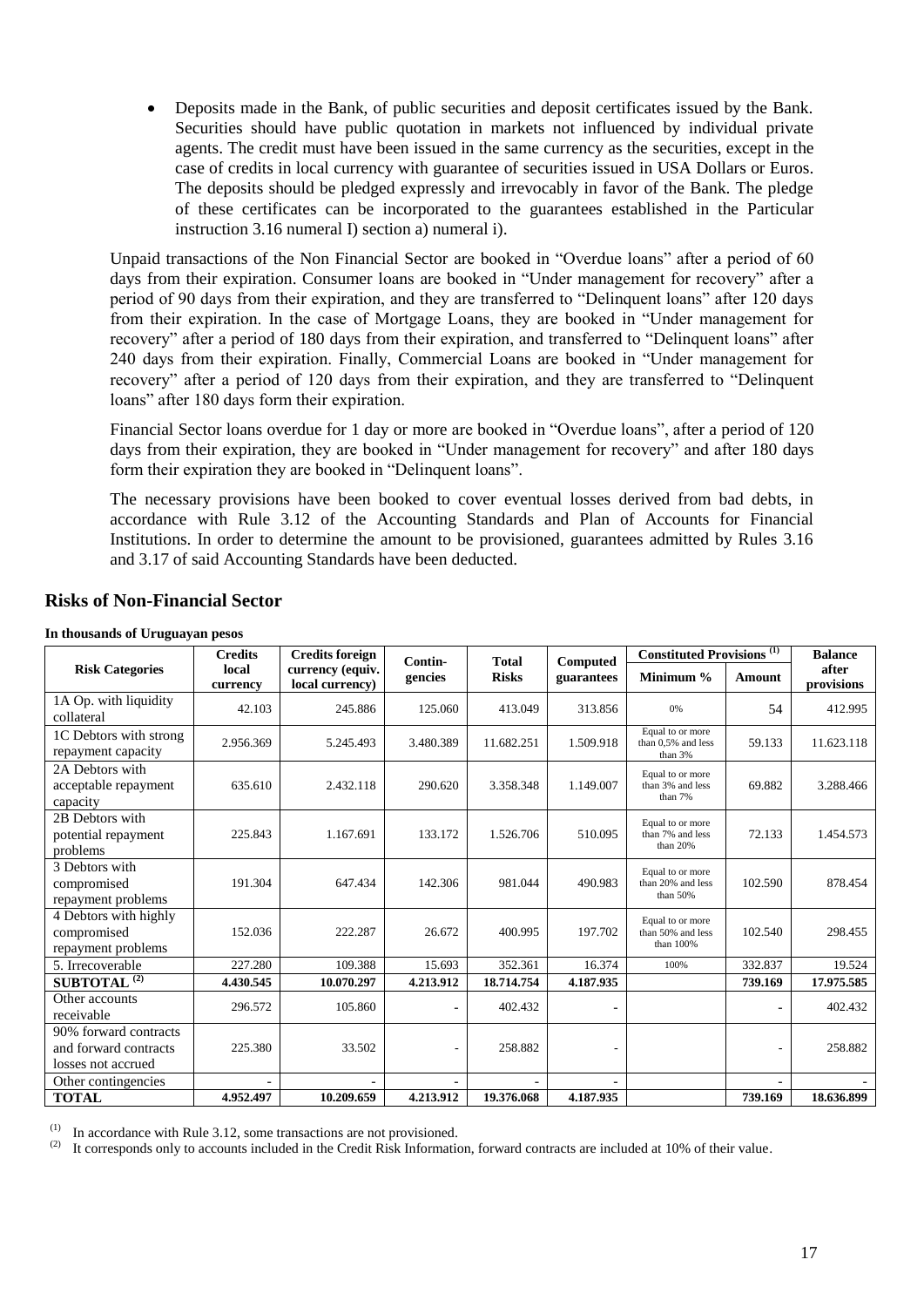## **Risks Composition of Non-Financial Sector**

| <b>Risk Categories</b>                                     | Outstanding | <b>Provisions</b> | Overdue<br>credits       | <b>Provisions</b> | Other<br>accounts<br>receivable | <b>Provisions</b> | Contingen-<br>cies | <b>Provisions</b> |
|------------------------------------------------------------|-------------|-------------------|--------------------------|-------------------|---------------------------------|-------------------|--------------------|-------------------|
| 1A Op. with liquidity collateral                           | 287.989     | 28                |                          |                   |                                 |                   | 125.060            | 26                |
| 1C Debtors with strong<br>repayment capacity               | 7.919.399   | 40.482            | ٠                        |                   | 282.463                         | 1.237             | 3.480.389          | 17.414            |
| 2A Debtors with acceptable<br>repayment capacity           | 3.067.726   | 62.146            | $\overline{\phantom{a}}$ |                   | $\overline{2}$                  |                   | 290.620            | 7.736             |
| 2B Debtors with potential<br>repayment problems            | 1.385.654   | 64.545            | ٠                        | ۰                 | 7.880                           | 552               | 133.172            | 7.036             |
| 3 Debtors with compromised<br>repayment problems           | 776.564     | 73.849            | 62.003                   | 9.688             | 171                             | 34                | 142.306            | 19.019            |
| 4 Debtors with highly<br>compromised repayment<br>problems | 325.362     | 72.970            | 48.249                   | 21.562            | 712                             | 182               | 26.672             | 7.826             |
| 5. Irrecoverable                                           | 45.930      | 39.005            | 290.373                  | 279.224           | 365                             | 365               | 15.693             | 14.243            |
| SUBTOTAL <sup>(1)</sup>                                    | 13.808.624  | 353.025           | 400.625                  | 310.474           | 291.593                         | 2.370             | 4.213.912          | 73.300            |
| Other accounts receivable                                  |             |                   |                          |                   | 402.432                         |                   |                    |                   |
| 90% forward contracts and                                  |             |                   |                          |                   |                                 |                   |                    |                   |
| forward contracts losses not                               | 258.882     |                   | $\overline{\phantom{a}}$ | ٠                 | ٠.                              | ۰                 |                    |                   |
| accrued                                                    |             |                   |                          |                   |                                 |                   |                    |                   |
| Other contingencies                                        |             |                   |                          |                   |                                 |                   |                    |                   |
| <b>TOTAL</b>                                               | 14.067.506  | 353.025           | 400.625                  | 310.474           | 694.025                         | 2.370             | 4.213.912          | 73.300            |

#### **In thousands of Uruguayan pesos**

(1) It corresponds only to accounts included in the Credit Risk Information, forward contracts are included at 10% of their value.

#### **Risks of Financial Sector**

**In thousands of Uruguayan pesos**

|                                                                            | <b>Demand</b>                               | <b>Demand</b>                                 |                                     | <b>Credits</b>                                    |                    |                                 |                             |                          | <b>Constituted Provisions</b> <sup>(1)</sup>          |                          |                           |
|----------------------------------------------------------------------------|---------------------------------------------|-----------------------------------------------|-------------------------------------|---------------------------------------------------|--------------------|---------------------------------|-----------------------------|--------------------------|-------------------------------------------------------|--------------------------|---------------------------|
| <b>Risk Categories</b>                                                     | <b>Deposits</b><br>Local<br><b>Currency</b> | <b>Deposits</b><br>Foreign<br><b>Currency</b> | <b>Credits</b><br>Local<br>currency | Foreign<br>currency<br>(equiv. local<br>currency) | Contin-<br>gencies | Other<br>accounts<br>receivable | <b>Total</b><br><b>Risk</b> | Computed<br>guarantees   | Minimum %                                             | Amount                   | Net risk of<br>provisions |
| 1A Outstanding<br>resident debtors or<br>non-residents BBB+ or<br>higher   | 130.327                                     | 1.454.114                                     | 644.571                             | 4.065.990                                         | 651.774            |                                 | 6.946.776                   | 14.066                   | 0%                                                    |                          | 6.946.776                 |
| 1B Non-resident<br>debtors with very<br>strong repayment<br>capacity       | ۰                                           | ÷                                             | $\sim$                              | 1.303.960                                         | 74.756             | 14.478                          | 1.393.194                   | ÷,                       | Equal to or more<br>than $0.2%$ and<br>less than 0,5% | 2.723                    | 1.390.471                 |
| 1C Non-resident<br>debtors with strong<br>repayment capacity               | ٠                                           | 44.808                                        | $\overline{\phantom{a}}$            | 136.797                                           | 54.678             |                                 | 236.283                     | $\overline{a}$           | Equal to or more<br>than $0.5%$ and<br>less than 3%   | 889                      | 235.394                   |
| 2A Non-resident<br>debtors with<br>acceptable repayment<br>capacity        |                                             | ä,                                            |                                     | 40.249                                            | 497                |                                 | 40.746                      | $\overline{a}$           | Equal to or more<br>than 3% and less<br>than 7%       | 1.207                    | 39.539                    |
| 2B Non-resident<br>debtors with potential<br>repayment problems            |                                             | 2.212                                         |                                     | 6.988                                             | 22.078             |                                 | 31.278                      |                          | Equal to or more<br>than 7% and less<br>than 20%      | 132                      | 31.146                    |
| 3 Non-resident debtors<br>with compromised<br>repayment problems           |                                             | $\overline{a}$                                |                                     |                                                   |                    |                                 |                             | $\overline{a}$           | Equal to or more<br>than 20% and<br>less than 50%     |                          |                           |
| 4 Non-resident debtors<br>with highly<br>compromised<br>repayment problems |                                             | ÷,                                            |                                     |                                                   | 23.236             |                                 | 23.236                      | ÷,                       | Equal to or more<br>than 50% and<br>less than 100%    | ÷,                       | 23.236                    |
| 5. Irrecoverable                                                           |                                             | $\overline{\phantom{a}}$                      |                                     |                                                   |                    |                                 |                             | $\overline{\phantom{a}}$ | 100%                                                  | $\overline{a}$           |                           |
| SUBTOTAL <sup>(2)</sup>                                                    | 130.327                                     | 1.501.134                                     | 644.571                             | 5.553.984                                         | 827.019            | 14.478                          | 8.671.513                   | 14.066                   |                                                       | 4.951                    | 8.666.562                 |
| Other accounts<br>receivable                                               |                                             | $\overline{\phantom{0}}$                      | $\sim$                              |                                                   |                    |                                 |                             |                          |                                                       | $\sim$                   |                           |
| 90% forward contracts<br>and forward contracts<br>losses not accrued       | ٠                                           | $\overline{\phantom{a}}$                      | 20.535                              | 254.511                                           |                    |                                 | 275.046                     | ÷                        |                                                       | $\blacksquare$           | 275.046                   |
| Other contingencies                                                        |                                             | $\overline{\phantom{a}}$                      |                                     |                                                   |                    |                                 |                             |                          |                                                       | $\overline{\phantom{a}}$ |                           |
| <b>TOTAL</b>                                                               | 130.327                                     | 1.501.134                                     | 665.106                             | 5.808.495                                         | 827.019            | 14.478                          | 8.946.559                   | 14.066                   |                                                       | 4.951                    | 8.941.608                 |

 $(1)$  In accordance with Rule 3.12, some transactions are not provisioned.

<sup>(2)</sup> It corresponds only to accounts included in the Credit Risk Information, forward contracts are included at 10% of their value. Securities issued by the Central Bank of Uruguay (detailed in Note 3.3) are not considered.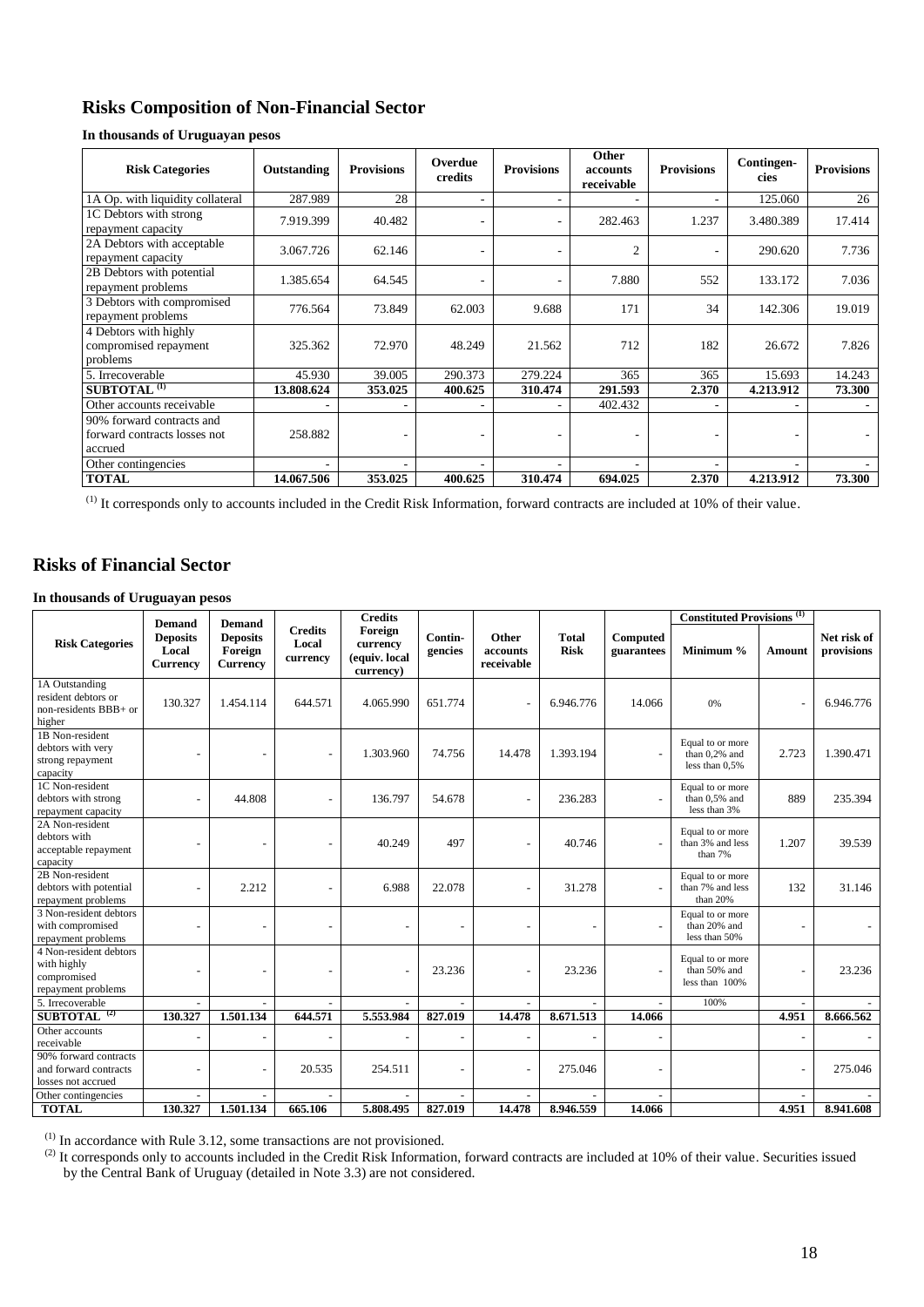## **Risks Composition of Financial Sector**

#### **In thousands of Uruguayan pesos**

| <b>Risk Categories</b>                                                    | <b>Demand</b><br><b>Deposits</b> | Outstandi<br>ng<br><b>Credits</b> | Overdue<br><b>Credits</b> | <b>Contingencies</b> | <b>Other</b><br>accounts<br>receivable | <b>Total Risks</b> |
|---------------------------------------------------------------------------|----------------------------------|-----------------------------------|---------------------------|----------------------|----------------------------------------|--------------------|
| 1A Outstanding resident debtors or non-<br>residents BBB+ or higher $(2)$ | 1.584.441                        | 4.710.561                         |                           | 651.774              |                                        | 6.946.776          |
| 1B Non-resident debtors with very strong<br>repayment capacity            | $\overline{a}$                   | 1.303.960                         |                           | 74.756               | 14.478                                 | 1.393.194          |
| 1C Non-resident debtors with strong<br>repayment capacity                 | 44.808                           | 136.797                           |                           | 54.678               |                                        | 236.283            |
| 2A Non-resident debtors with acceptable<br>repayment capacity             |                                  | 40.249                            |                           | 497                  |                                        | 40.746             |
| 2B Non-resident debtors with potential<br>repayment problems              | 2.212                            | 6.988                             |                           | 22.078               |                                        | 31.278             |
| 3 Non-resident debtors with compromised<br>repayment problems             |                                  |                                   |                           |                      |                                        |                    |
| 4 Non-resident debtors with highly<br>compromised repayment problems      |                                  |                                   |                           | 23.236               |                                        | 23.236             |
| 5. Irrecoverable                                                          |                                  |                                   |                           |                      |                                        |                    |
| <b>SUBTOTAL (1)</b>                                                       | 1.631.461                        | 6.198.555                         |                           | 827.019              | 14.478                                 | 8.671.513          |
| Other accounts receivable                                                 |                                  |                                   |                           |                      |                                        |                    |
| 90% forward contracts and forward<br>contracts losses not accrued         | -                                | 275.046                           |                           |                      |                                        | 275.046            |
| Other contingencies                                                       |                                  |                                   | $\overline{\phantom{a}}$  |                      |                                        |                    |
| <b>TOTAL</b>                                                              | 1.631.461                        | 6.473.601                         |                           | 827.019              | 14.478                                 | 8.946.559          |

 $<sup>(1)</sup>$  It corresponds only to accounts included in the Credit Risk Information, forward contracts are included at 10% of their value.</sup> Securities issued by the Central Bank of Uruguay (detailed in Note 3.3) are not considered.

#### **3.7 Provisions**

The amounts constituted as at December 31, 2010 for thousands \$ 1.217.937 are presented:

- Thousands \$ 670.389 deducted from the respective asset accounts;
- Thousands \$ 73.731 corresponding to contingencies and thousands \$ 473.817 to statistical reserve are shown in the liability.

The following chart shows the movements in the asset accounts "Allowance for doubtful debtors", and in the liability account "Allowance for contingency accounts", "General Provisions" and "Statistical Reserve":

#### **In thousands of Uruguayan pesos**

|                                                       | <b>Opening</b>           | <b>Additions</b> | <b>Deductions</b> | <b>Write offs</b>        | Other net | Final           |
|-------------------------------------------------------|--------------------------|------------------|-------------------|--------------------------|-----------|-----------------|
|                                                       | <b>balances</b>          |                  |                   | against debt             | movements | <b>balances</b> |
| Outstanding Credits - Financial Sector <sup>(1)</sup> | 2.454                    | 5.763            | 4.044             |                          | 318       | 4.491           |
| Outstanding Credits - Non Financial Sector            | 333.878                  | 409.988          | 296.730           |                          | (94.111)  | 353.025         |
| Other accounts receivable                             | 7.029                    | 12.325           | 16.988            | -                        | 33        | 2.399           |
|                                                       |                          |                  |                   |                          |           |                 |
| Overdue loans - Financial Sector                      | $\overline{\phantom{0}}$ |                  |                   |                          |           |                 |
| Overdue loans - Non Financial Sector                  | 25.698                   | 31.505           | 22.804            | $\overline{\phantom{0}}$ | (6.791)   | 27.608          |
|                                                       |                          |                  |                   |                          |           |                 |
| Under management for recovery                         | 15.125                   | 25.904           | 18.749            |                          | 2.919     | 25.199          |
| Delinquent loans                                      | 189.577                  | 243.282          | 176.074           | 107.560                  | 108.442   | 257.667         |
|                                                       |                          |                  |                   |                          |           |                 |
| Provisions for Contingencies                          | 63.586                   | 35.145           | 27.938            |                          | 2.938     | 73.731          |
| <b>General Provisions</b>                             | $\overline{\phantom{0}}$ |                  |                   | $\overline{\phantom{0}}$ |           |                 |
| <b>Statistical Reserve</b>                            | 428.632                  | 184.962          | 148.065           | $\overline{\phantom{0}}$ | 8.288     | 473.817         |
|                                                       |                          |                  |                   |                          |           |                 |
| <b>TOTAL</b>                                          | 1.065.979                | 948.874          | 711.392           | 107.560                  | 22.036    | 1.217.937       |

(1) Includes Demand Deposits.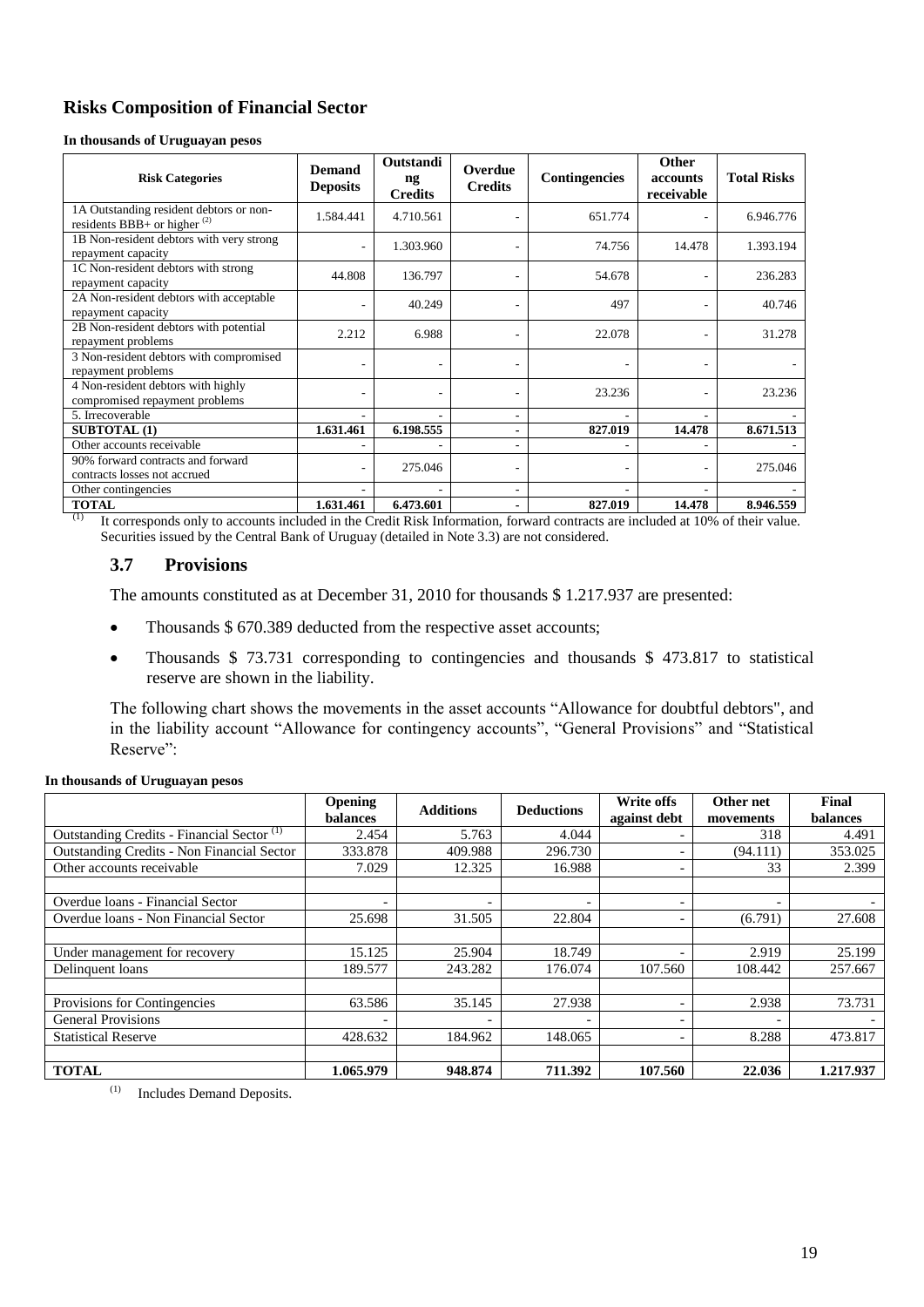### **3.8 Restructured problematic credit**

The following chart shows the problematic credits transactions restructured in the current year and the final balance of restructured credits.

| <b>RESTRUCTURED PROBLEMATIC</b><br><b>CREDITS</b> | Number of credits restructured<br>in the current year | <b>Final Balance (Thousands \$)</b> |
|---------------------------------------------------|-------------------------------------------------------|-------------------------------------|
| <b>Outstanding credits</b>                        | 1.051                                                 | 753.887                             |
| Overdue credits                                   | 307                                                   |                                     |
| Total restructured problematic credits            | .358                                                  | 801.663                             |

### **3.9 Investments**

The composition of investments as at December 31, 2010 is as follows:

#### **In thousands of Uruguayan pesos**

| Concept                                                             | <b>Total in local</b><br>currency |
|---------------------------------------------------------------------|-----------------------------------|
| Assets received in exchange for loan claims                         |                                   |
| Idle premises                                                       |                                   |
| Participations in capital authorized by the Central Bank of Uruguay | 3.579                             |
| Foreign branches                                                    |                                   |
| Investments in shares                                               | 478.875                           |
| Other investments                                                   |                                   |
| Investment provision                                                |                                   |
| <b>TOTAL</b>                                                        | 482.454                           |

The balance of the account "Participations in capital authorized by the Central Bank of Uruguay" corresponds to the Bank's share in the following companies:

| Company                                                             | Amount of the<br>participation<br>Thousands \$ | <b>Currency in which</b><br>the investment is<br>calculated |
|---------------------------------------------------------------------|------------------------------------------------|-------------------------------------------------------------|
| Participations in capital authorized by the Central Bank of Uruguay |                                                |                                                             |
| REDBANC S.A. - (participation 12,50% - related party)               | 258                                            | Uruguayan Pesos                                             |
| C.U.M.P.S.A. - (participation 27,40% - related party)               | 2.090                                          | Uruguayan Pesos                                             |
| B.E.V.S.A. - (participation 19,23% - related party)                 | 1.105                                          | Uruguayan Pesos                                             |
| S.W.I.F.T. - (nominated participation)                              | 125                                            | Euros                                                       |
| EUROCLEAR OPERATION CENTER - (nominated participation)              |                                                | Euros                                                       |
| <b>TOTAL</b>                                                        | 3.579                                          |                                                             |

Under "Investments in shares" is included the investment in NBC Bank Brasil S.A. – Banco Multiplo of which the Bank owns 99,999992% of the shares. The amount booked corresponds to the value applying the equity method at the end of the year. The currency in which it is booked is Brazilian Reales.

#### **3.10 Fixed assets**

The fixed assets are valued at their acquisition cost restated for inflation applying up to December 31, 2010 the variation of the Wholesale Price Index and then the variation of the Consumer Price Index both published by the National Institute of Statistics upon deduction of the corresponding accumulated depreciation. The net variation generated by the restatement of the year (increase or loss) is booked with credit or debit to the respective equity account. Depreciations over the year are computed on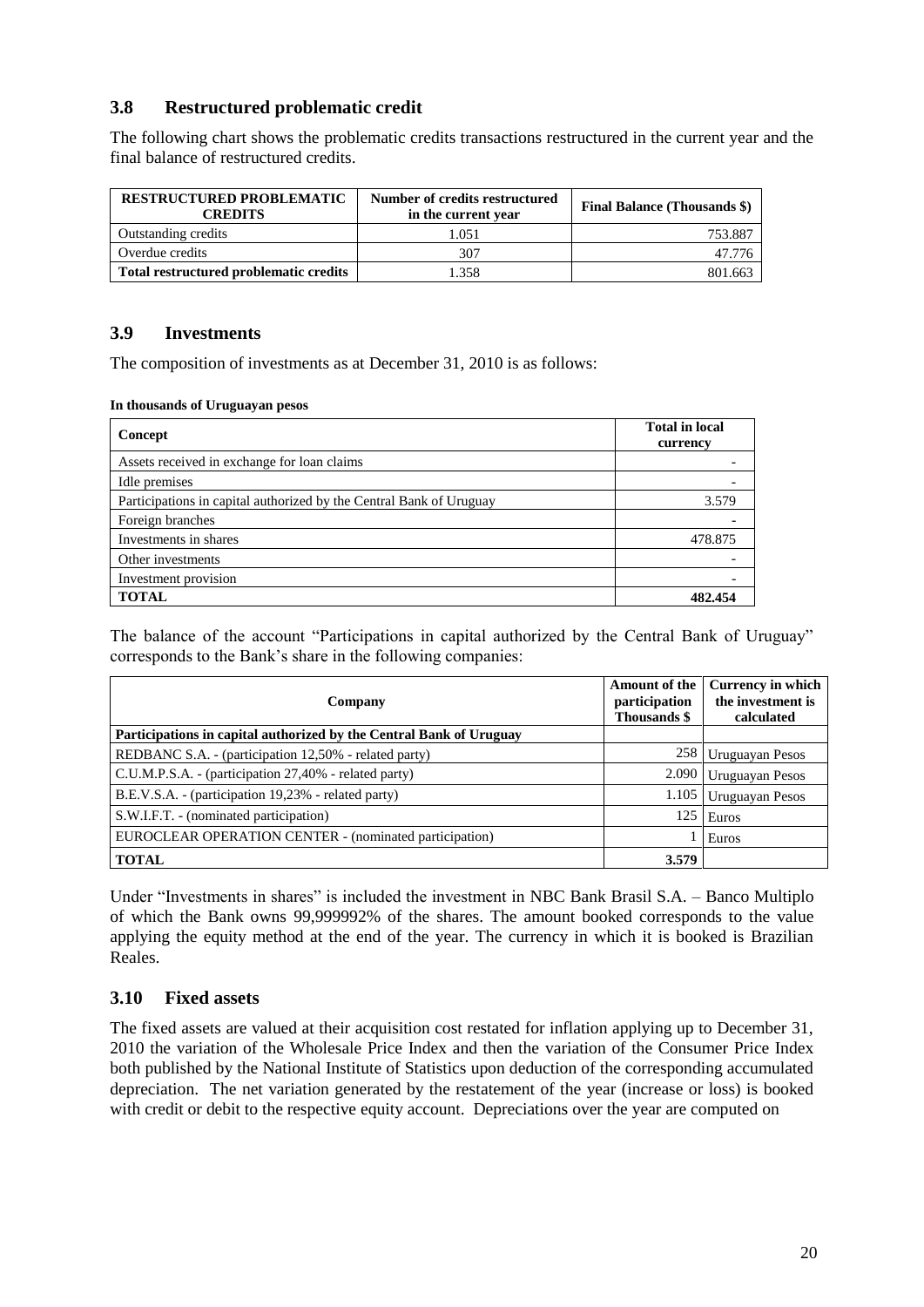restated values as at the end of the year, using the percentages set forth by the Central Bank of Uruguay, as follows:

|                                  | Annual<br>depreciation rate |
|----------------------------------|-----------------------------|
| Buildings and safekeeping        | 2 %                         |
| Furniture, fixtures and fittings | $10\%$                      |
| <b>Vehicles</b>                  | 20 %                        |
| Computer equipment               | 20 %                        |

Costs of repair and maintenance are debited to the results of the year.

In compliance with Communication 2004/021, the Bank proceeded to compare the book value of its premises with their market value at the end of the year 2010, booking them by the latter in those cases in which the valuations were lower than 90% of their revaluated cost, net of depreciations.

We are including below the breakdown of the corresponding balances:

| Concept                                                   | <b>Inflation</b><br>restated<br>value | Annual<br>depreciation<br>percentages<br>$\frac{0}{0}$ | Accumulated<br>depreciation | <b>Depreciation</b><br>over the year | <b>Net Value</b> | <b>Market</b><br><b>Value</b> | <b>Book Value</b> |
|-----------------------------------------------------------|---------------------------------------|--------------------------------------------------------|-----------------------------|--------------------------------------|------------------|-------------------------------|-------------------|
| <b>Owned Fixed Assets</b>                                 | 1.469.229                             |                                                        | 528.846                     | 72.565                               | 940.383          | 890.548                       | 814.236           |
| Premises - Lands                                          |                                       |                                                        |                             |                                      | 750.904          |                               | 624.757           |
| Premises - Buildings                                      | 856.701                               | $2$ to $10$                                            | 105.797                     | 11.747                               |                  | 890.548                       |                   |
| Furniture, fixtures and<br>fittings                       | 235.579                               | 10                                                     | 158.237                     | 23.210                               | 77.342           |                               | 77.342            |
| Computer equipment                                        | 338.338                               | 20                                                     | 252.931                     | 34.955                               | 85.407           |                               | 85.407            |
| Safekeeping boxes                                         | 27.690                                | $\overline{c}$                                         | 4.292                       | 554                                  | 23.398           |                               | 23.398            |
| Vehicles                                                  | 10.921                                | 20                                                     | 7.589                       | 2.099                                | 3.332            |                               | 3.332             |
| Improvements and<br>installations on leased<br>properties | -                                     | 20                                                     |                             |                                      |                  |                               |                   |
| <b>Taken in financial</b><br>leasing                      | 311.988                               |                                                        | 247.342                     | 24.530                               | 64.646           |                               | 64.646            |
| Computer equipment                                        | 271.896                               | 20                                                     | 219.725                     | 20.966                               | 52.171           |                               | 52.171            |
| Vehicles                                                  |                                       | 20                                                     |                             |                                      |                  |                               |                   |
| Other                                                     | 40.092                                | 2 to 10                                                | 27.617                      | 3.564                                | 12.475           |                               | 12.475            |
| <b>Buildings under</b><br>construction                    | ۰                                     |                                                        |                             |                                      | ۰                |                               |                   |
| <b>TOTAL</b>                                              | 1.781.217                             |                                                        | 776.188                     | 97.095                               | 1.005.029        |                               | 878.882           |

#### **In thousands of Uruguayan pesos**

#### **3.11 Intangible assets**

The acquisition costs of application software, regarding the Bank's project to change its information technology infrastructure, include the software license and implementation costs. Those deferred charges are amortized during 60 months as of the date each system is promoted into production.

We detail below the corresponding amounts:

**In thousands of Uruguayan Pesos**

| Concept                                   | Net opening<br>balance   | <b>Increases</b> | <b>Fiscal vear</b><br>amortization | Net ending<br>balance |
|-------------------------------------------|--------------------------|------------------|------------------------------------|-----------------------|
| Goodwill                                  | $\overline{\phantom{0}}$ |                  | $\overline{\phantom{0}}$           |                       |
| Application software                      | 75.539                   | 31.301           | 26.930                             | 79.910                |
| Authorized by the Central Bank of Uruguay | $\overline{\phantom{0}}$ |                  |                                    |                       |
| <b>TOTAL</b>                              | 75.539                   | 31.301           | 26.930                             | 79.910                |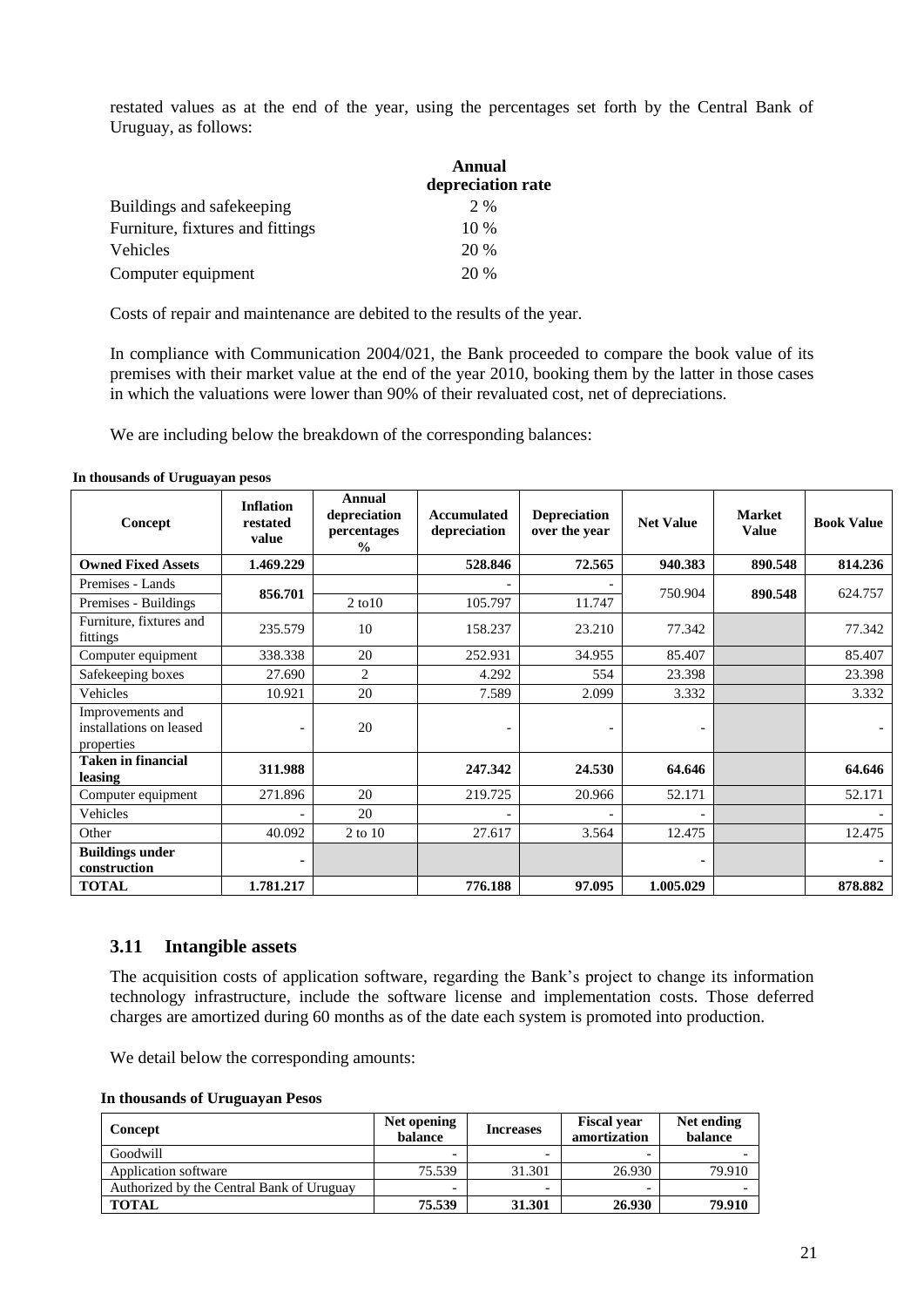### **3.12 Subordinated debentures**

As at December 31, 2010, there are no subordinated debentures.

### **3.13 Guarantees granted on liabilities**

As at December 31, 2010 there are no guarantees granted on liabilities.

### **3.14 Distribution of loans and financial intermediation obligations by their maturity based on the remaining period**

The loans and obligations of the Bank as at December 31, 2010, by their maturity based on the remaining period, are exposed in the following chart.

|                                                           | Amounts by maturity terms |                          |                      |              |  |  |
|-----------------------------------------------------------|---------------------------|--------------------------|----------------------|--------------|--|--|
| Concept                                                   | Less than 1<br>year       | From 1 to 3<br>years     | More than 3<br>years | <b>Total</b> |  |  |
| Outstanding Credits - Financial Sector <sup>(1)</sup>     | 7.799.690                 |                          |                      | 7.799.690    |  |  |
| Outstanding Credits - Non Financial Sector <sup>(2)</sup> | 9.943.853                 | 2.786.341                | 1.049.684            | 13.779.878   |  |  |
| Outstanding Credits from forward contracts                | 593.000                   |                          |                      | 593.000      |  |  |
| <b>Total Outstanding Credits</b>                          | 18.336.543                | 2.786.341                | 1.049.684            | 22.172.568   |  |  |
| Obligations - Financial Sector <sup>(2)</sup>             | 509.629                   | 459.200                  | 257.484              | 1.226.313    |  |  |
| Obligations - Non Financial Sector <sup>(2)</sup>         | 22.784.604                | 128.299                  | 477.140              | 23.390.043   |  |  |
| Obligations from forward contracts                        | 597.993                   | $\overline{\phantom{a}}$ |                      | 597.993      |  |  |
| <b>Total Obligations</b>                                  | 23.892.226                | 587.499                  | 734.624              | 25.214.349   |  |  |

**In thousands of Uruguayan Pesos**

(1) Includes demand deposits for thousands \$ 1.631.461. Forward contracts, other accounts receivable and securities issued by the Central Bank of Uruguay are not included

(2) Forward contracts and other accounts receivable are not included.

As regards operations that imply payments in installments, each term includes only the installments with effective maturity in its term.

#### **3.15 Loan portfolio concentration to the Non-Financial Sector**

We detail below the loan portfolio concentration to the Non Financial Sector as at December 31, 2010. To these effects, a risk is conformed by that of an individual or legal entity together with those of the economic group they belong to, as established in article 86 of the Compilation of Central Bank Regulations. Forward contracts are considered for 10% of their balance.

|                        |             | Amounts before provisions (net of financial interests in suspense) |                          |               |                    |               |              |               |  |  |
|------------------------|-------------|--------------------------------------------------------------------|--------------------------|---------------|--------------------|---------------|--------------|---------------|--|--|
|                        | Outstanding | $\frac{0}{0}$                                                      | Overdue                  | $\frac{6}{9}$ | Contingen-<br>cies | $\frac{0}{0}$ | <b>Total</b> | $\frac{0}{0}$ |  |  |
| 10 main risks          | 2.106.670   |                                                                    |                          |               | 36.584             |               | 2.143.254    | 11            |  |  |
| 50 main risks          | 4.629.059   | 33                                                                 |                          |               | 263.904            |               | 4.892.963    | 26            |  |  |
| 100 main risks         | 5.818.563   | 41                                                                 | $\overline{\phantom{0}}$ |               | 395.702            |               | 6.214.265    | 33            |  |  |
| <b>Total portfolio</b> | 14.067.506  |                                                                    | 400.625                  |               | 4.213.912          |               | 18.682.043   |               |  |  |

#### **In thousands of Uruguayan Pesos**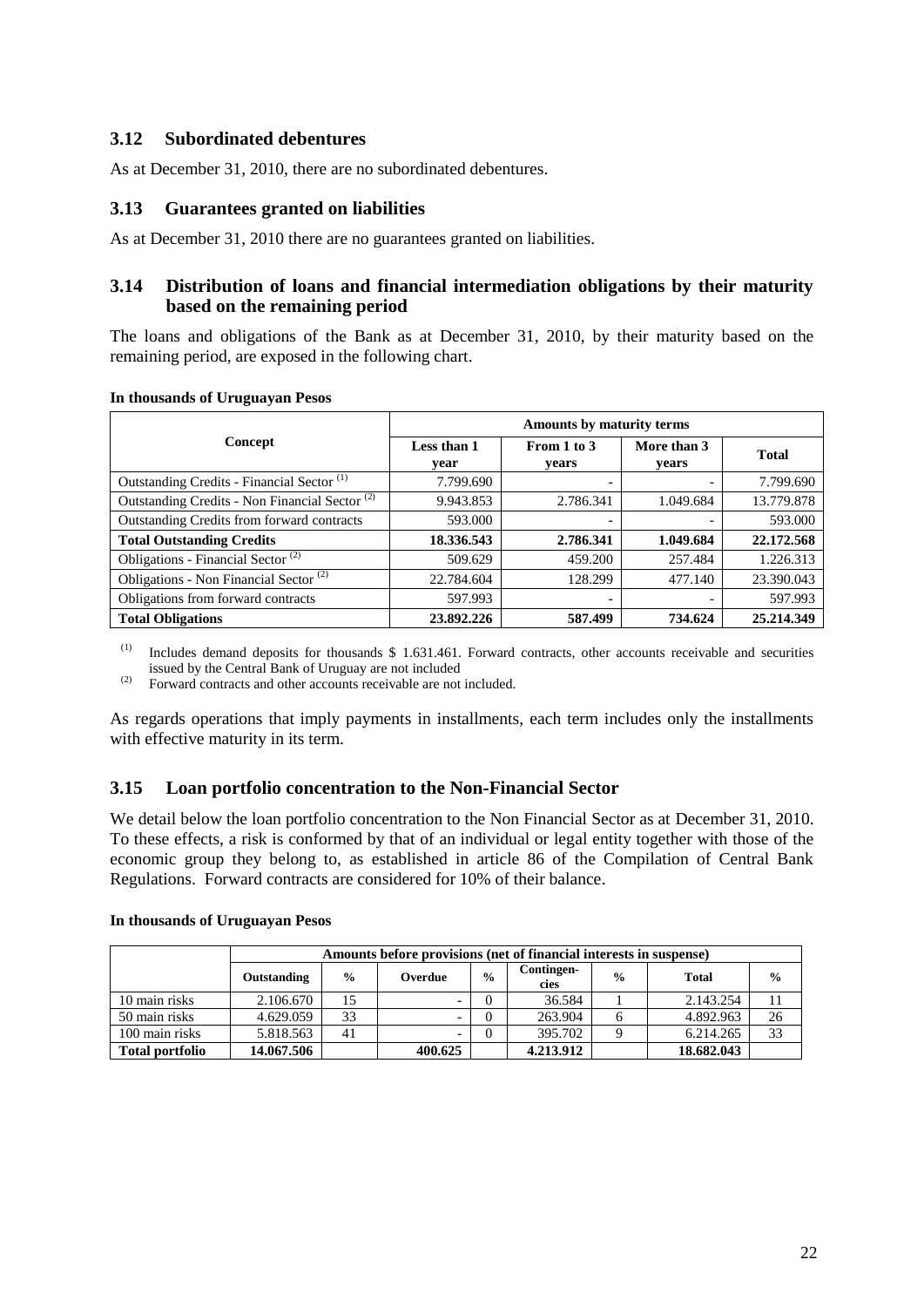### **3.16 Loan portfolio concentration by economical activity to the Non-Financial Sector**

We detail below the loan portfolio concentration by economical activity to the Non Financial Sector as at December 31, 2010.

|                                                                   | <b>Amounts before provisions</b> |         |               |                      |              |  |  |  |
|-------------------------------------------------------------------|----------------------------------|---------|---------------|----------------------|--------------|--|--|--|
| <b>Loan destination</b>                                           | Outstanding                      | Overdue | Other credits | <b>Contingencies</b> | <b>Total</b> |  |  |  |
| Public Sector <sup>(1)</sup>                                      | 483.896                          | -       |               | 81.162               | 565.058      |  |  |  |
| Agriculture                                                       | 1.411.382                        | 11.591  |               | 84.076               | 1.507.050    |  |  |  |
| Industry                                                          | 1.735.608                        | 7.568   |               | 69.288               | 1.812.464    |  |  |  |
| Construction                                                      | 405.478                          | 207     |               | 13.928               | 419.613      |  |  |  |
| Commerce                                                          | 2.852.837                        | 16.835  | 1.229         | 300.313              | 3.171.214    |  |  |  |
| <b>Hotels and Restaurants</b>                                     | 123.068                          | 270     |               | 4.196                | 127.534      |  |  |  |
| Transportation, warehouse and communication                       | 957.229                          | 12.186  |               | 112.549              | 1.081.964    |  |  |  |
| <b>Financial services</b>                                         | 91.278                           |         | 80.800        | 113.963              | 286.041      |  |  |  |
| Other services                                                    | 547.360                          | 3.436   |               | 96.211               | 647.007      |  |  |  |
| Families                                                          | 3.367.531                        | 275.704 | 177.356       | 3.066.100            | 6.886.691    |  |  |  |
| Other                                                             | 1.418.715                        | 45.789  | 1.032         | 247.177              | 1.712.713    |  |  |  |
| <b>Credits to Residents' total</b>                                | 13.394.382                       | 373.586 | 260.418       | 4.188.963            | 18.217.349   |  |  |  |
| Non residents                                                     | 414.242                          | 27.039  | 31.175        | 24.949               | 497.405      |  |  |  |
| Credits to Non Financial Sector's total <sup>(2)</sup>            | 13.808.624                       | 400.625 | 291.593       | 4.213.912            | 18.714.754   |  |  |  |
| Other accounts receivable                                         |                                  |         | 402.432       |                      | 402.432      |  |  |  |
| 90% forward contracts and forward contracts<br>losses not accrued | 258.882                          |         |               |                      | 258.882      |  |  |  |
| Other contingencies                                               |                                  |         |               |                      |              |  |  |  |
| <b>TOTAL</b>                                                      | 14.067.506                       | 400.625 | 694.025       | 4.213.912            | 19.376.068   |  |  |  |

#### **In thousands of Uruguayan Pesos**

(1) The Public Sector includes all credits maintained with state owned companies or with the Central Administration, independently from their sector of activity.

(2) It corresponds to all accounts included in the Central Risk Information.

#### **3.17 Non-financial Sector deposits' concentration**

We detail below the deposit concentration of the non-financial sector as at December 31, 2010.

|                       | Deposits in local and foreign currency<br>(includes interest accrued) |      |                      |          |  |  |
|-----------------------|-----------------------------------------------------------------------|------|----------------------|----------|--|--|
|                       | <b>Residents</b>                                                      | $\%$ | <b>Non Residents</b> | $\%$     |  |  |
| 10 main depositors    | 1.647.003                                                             |      |                      | 0        |  |  |
| 50 main depositors    | 3.462.657                                                             | 17   |                      | $\Omega$ |  |  |
| 100 main depositors   | 4.607.828                                                             | 23   | 96.090               | 4        |  |  |
| <b>Total deposits</b> | 20.093.961                                                            |      | 2.221.277            |          |  |  |

#### **In thousands of Uruguayan Pesos**

In addition, the account Deposits of Non Financial Sector includes thousands \$ 841.234 from other obligations of the Non Financial Sector.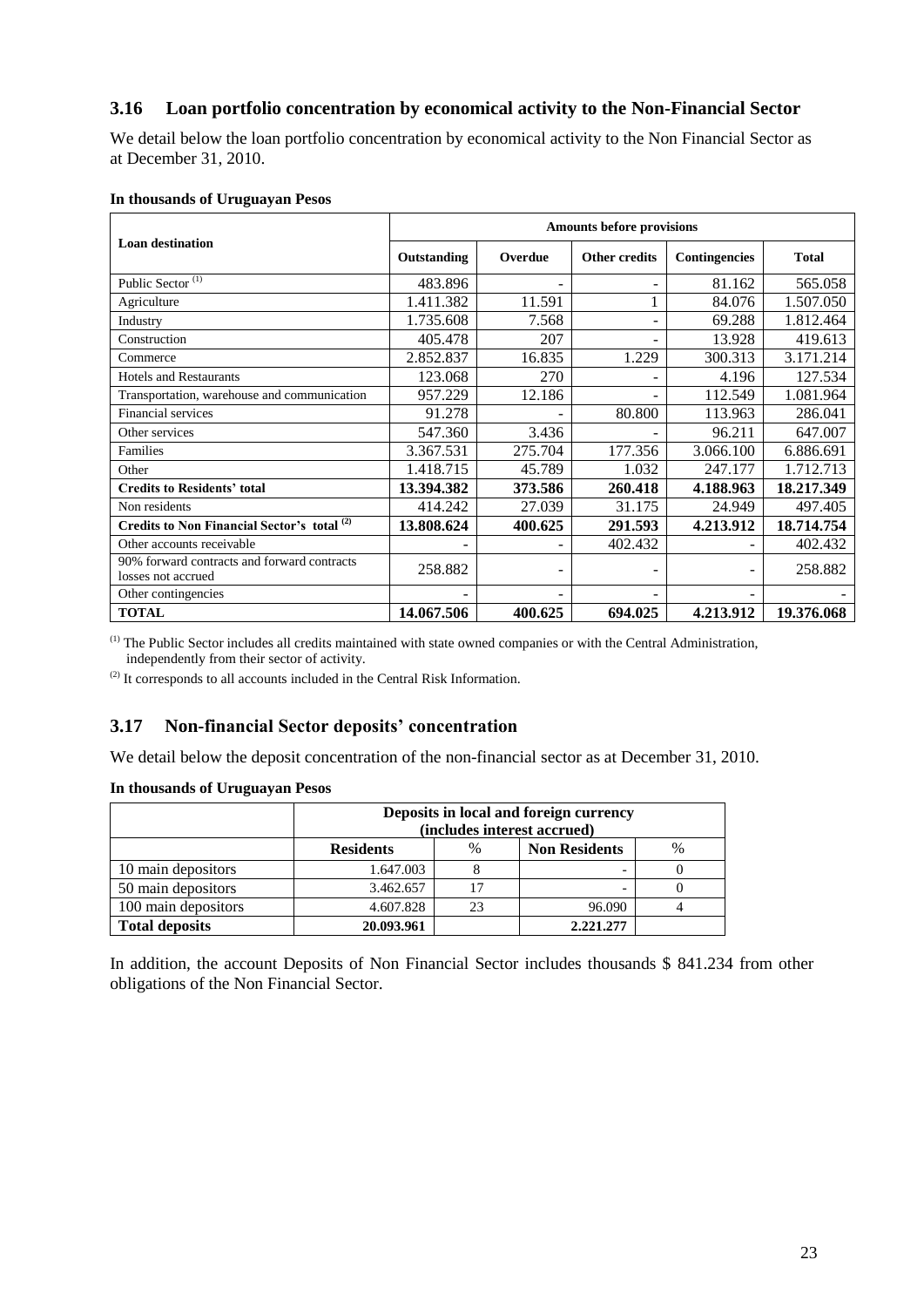### **3.18 Classification by type of deposit**

We are including below the breakdown of the non-financial sector's deposits:

|                           |                   | <b>Residents</b>    | Total      |           | <b>Non Residents</b><br>Annual |                     | <b>Total non</b> | Annual    | <b>Total</b> |               |
|---------------------------|-------------------|---------------------|------------|-----------|--------------------------------|---------------------|------------------|-----------|--------------|---------------|
| <b>Type of deposit</b>    | Local<br>Currencv | Foreign<br>Currency | residents  | variation | Local<br>Currency              | Foreign<br>Currency | residents        | variation | Amount       | $\frac{0}{0}$ |
| Current accounts          | 3.073.453         | 5.210.368           | 8.283.821  | 1.907.432 | 17.186                         | 137.282             | 154.468          | 19.267    | 8.438.289    | 38            |
| Sight deposits            | 44.961            | 91.021              | 135.982    | 14.733    | 246                            | 36.946              | 37.192           | 37.192    | 173.174      |               |
| Savings accounts          | .350.631          | 6.710.430           | 8.061.061  | 1.298.843 | 4.160                          | .403.732            | 1.407.892        | 108.111   | 9.468.953    | 42            |
| Time deposits             | .061.266          | 894.692             | 1.955.958  | 264.809   | 5.366                          | 551.879             | 557.245          | (34.625)  | 2.513.203    |               |
| Others                    | 626.972           | 1.021.483           | .648.455   | (32.603)  | 1.239                          | 62.511              | 63.750           | (4.804)   | 1.712.205    |               |
| Accrued interest          | 6.726             | 1.958               | 8.684      | 3.399     | 43                             | 687                 | 730              | (1.189)   | 9.414        |               |
| <b>Total deposits NFS</b> | 6.164.009         | 13.929.952          | 20.093.961 | 3.556.613 | 28.240                         | 2.193.037           | 2.221.277        | 123.952   | 22.315.238   |               |

#### **In thousands of Uruguayan Pesos**

Additionally, under Deposits of the Non Financial Sector is included thousands \$ 841.234 from other obligations in the Non Financial Sector.

#### **3.19 Distribution of loans and obligations for financial intermediation with nonresidents by country**

We detail below the credit and financial obligations distribution with non-residents by country as at December 31, 2010.

|                                                                      | Capital and accrued interests (net of suspended interests) |                                                       |                                                 |                                                              |                                        |              |
|----------------------------------------------------------------------|------------------------------------------------------------|-------------------------------------------------------|-------------------------------------------------|--------------------------------------------------------------|----------------------------------------|--------------|
| Concept                                                              | Demand<br><b>Deposits</b>                                  | <b>Credits</b><br><b>Financial</b><br>Sector $^{(1)}$ | <b>Credits Non</b><br>Financial<br>Sector $(1)$ | Outstanding<br><b>Credits</b><br>Forward<br><b>Contracts</b> | <b>Other</b><br>accounts<br>receivable | <b>Total</b> |
| Argentina                                                            | 2.212                                                      | 6.988                                                 | 37.552                                          |                                                              |                                        | 46.753       |
| <b>Brazil</b>                                                        | $\overline{\phantom{0}}$                                   | 1.036.551                                             | 348.191                                         | -                                                            | 14.478                                 | 1.399.220    |
| U.S.A.                                                               | 1.064.164                                                  | 2.469.202                                             |                                                 | 22.753                                                       | 86                                     | 3.556.205    |
| Other                                                                | 114.851                                                    | 707.393                                               | 55.537                                          |                                                              | 31.091                                 | 908.872      |
| Subtotal $\overline{^{(2)}}$                                         | 1.181.227                                                  | 4.220.134                                             | 441.280                                         | 22.753                                                       | 45.656                                 | 5.911.050    |
| Other accounts<br>receivable                                         |                                                            |                                                       |                                                 |                                                              | 13.529                                 | 13.529       |
| 90% forward contracts<br>and forward contracts<br>losses not accrued | -                                                          | $\overline{\phantom{0}}$                              | -                                               | 206.906                                                      | -                                      | 206.906      |
| <b>TOTAL</b>                                                         | 1.181.227                                                  | 4.220.134                                             | 441.280                                         | 229.659                                                      | 59.185                                 | 6.131.485    |

#### **In thousands of Uruguayan Pesos**

#### **In thousands of Uruguayan Pesos**

|               | <b>Capital and accrued interests</b>                  |                                                                                                            |                          |              |  |  |  |  |
|---------------|-------------------------------------------------------|------------------------------------------------------------------------------------------------------------|--------------------------|--------------|--|--|--|--|
| Concept       | <b>Obligations</b><br>Financial Sector <sup>(1)</sup> | <b>Obligations</b><br><b>Obligations Non</b><br>Forward<br><b>Financial Sector (1)</b><br><b>Contracts</b> |                          | <b>Total</b> |  |  |  |  |
| Argentina     | 21.150                                                | 1.385.194                                                                                                  | $\overline{\phantom{a}}$ | 1.406.344    |  |  |  |  |
| <b>Brazil</b> | 6.922                                                 | 362.033                                                                                                    | $\overline{\phantom{0}}$ | 368.955      |  |  |  |  |
| U.S.A.        | 596.465                                               | 141.586                                                                                                    | 247.314                  | 985.365      |  |  |  |  |
| China         | 207.692                                               |                                                                                                            | $\overline{\phantom{0}}$ | 207.692      |  |  |  |  |
| Other         | 161.493                                               | 469.632                                                                                                    | $\overline{\phantom{a}}$ | 631.125      |  |  |  |  |
| <b>TOTAL</b>  | 993.722                                               | 2.358.445                                                                                                  | 247.314                  | 3.599.481    |  |  |  |  |

(1) Forward contracts and other accounts receivable are not included.

(2) It corresponds to all accounts included in the Credit Risk Information.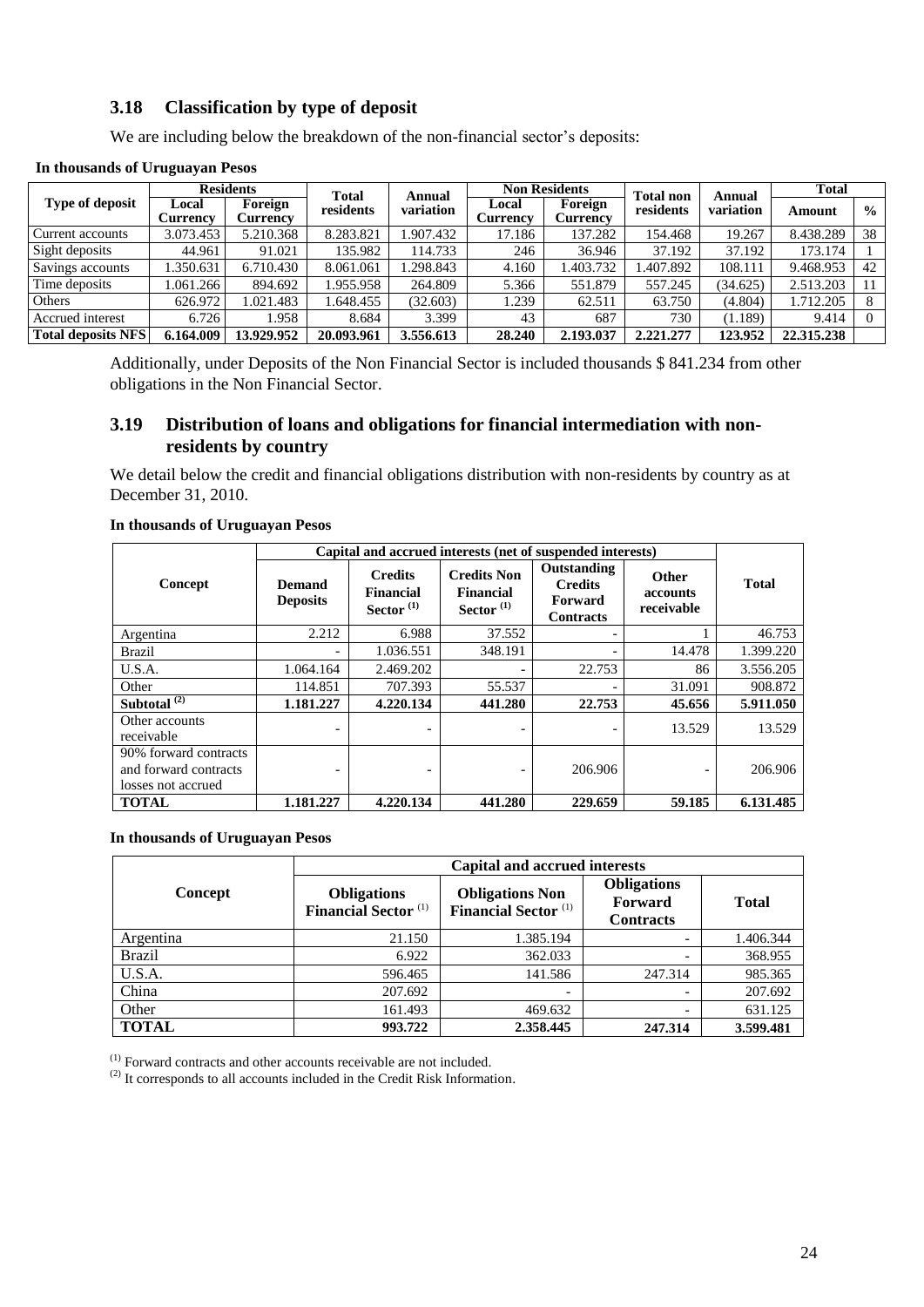### **3.20 Transactions with related parties**

Related parties are individuals or companies, from the country or abroad, which form an economic group with the Bank, in accordance with the definition of article 64 and article 86 of the Compilation of Central Bank Regulations.

At the end of the year, the balances with related parties and the results originated by transactions with the same are as follows.

| Thousands \$ (local currency and foreign currency equiv. in local currency) |                                  |                   |                                    |               |  |  |
|-----------------------------------------------------------------------------|----------------------------------|-------------------|------------------------------------|---------------|--|--|
|                                                                             | <b>Placements</b> <sup>(1)</sup> | <b>Securities</b> | <b>Obligations</b>                 | <b>Result</b> |  |  |
| <b>Financial Sector</b>                                                     | 266.246                          | <b>100</b>        |                                    | 12.515        |  |  |
| Local companies                                                             |                                  |                   |                                    |               |  |  |
| Head Office, foreign branches and subsidiaries                              |                                  |                   |                                    |               |  |  |
| of Head Office                                                              |                                  |                   |                                    |               |  |  |
| Controlling entity, branches and subsidiaries of                            |                                  |                   |                                    |               |  |  |
| the foreign controlling entity                                              |                                  |                   |                                    |               |  |  |
| Foreign branches                                                            |                                  |                   |                                    |               |  |  |
| Foreign subsidiaries                                                        | 266.246                          | 100               |                                    | 12.515        |  |  |
| Related banks and other foreign institutions                                |                                  |                   |                                    |               |  |  |
| <b>Non Financial Sector</b>                                                 | 160.786                          | ۰                 | 27.581                             | 9.768         |  |  |
| Pension fund managers                                                       |                                  |                   |                                    |               |  |  |
| Investment funds                                                            |                                  | ۰                 |                                    |               |  |  |
| Credit administrators                                                       |                                  |                   |                                    |               |  |  |
| Others - individuals                                                        | 5.294                            |                   | 24.947                             | 15            |  |  |
| Others - companies                                                          | 155.492                          |                   | 10.603                             | 9.753         |  |  |
|                                                                             |                                  |                   |                                    |               |  |  |
|                                                                             |                                  |                   | Net result with related parties \$ | 22.283        |  |  |

(1) Includes demand deposits.

### **3.21 Forward contracts**

Forward contracts as at December 31, 2010 are as follows:

|                                                   | Thousands \$ |
|---------------------------------------------------|--------------|
| <b>Assets</b>                                     |              |
| Future purchase of foreign currency               | 320.014      |
| Debtors for future sale of foreign currency       | 267.842      |
| Non accrued losses                                | 5.143        |
| Doubtful debtors' provision                       | (200)        |
| <b>Total Assets</b>                               | 592.799      |
| <b>Liabilities</b>                                |              |
| Future sale of foreign currency                   | 511.388      |
| Creditors for future purchase of foreign currency | 79.324       |
| Non accrued income                                | 7.280        |
| <b>Total Liabilities</b>                          | 597.992      |

#### **3.22 Contingency situations**

Four judicial processes are pending in which ex employees of Banco Comercial S.A. and Banco la Caja Obrera S.A. claim punitive damages against NBC S.A. for not being selected as part of its work force. Their claims are based on the allegedly incorrect application of objective selection criteria which they believe were previously announced by the Bank.

The amount of the lawsuits is of US\$ 3,3 million plus readjustments and legal interests.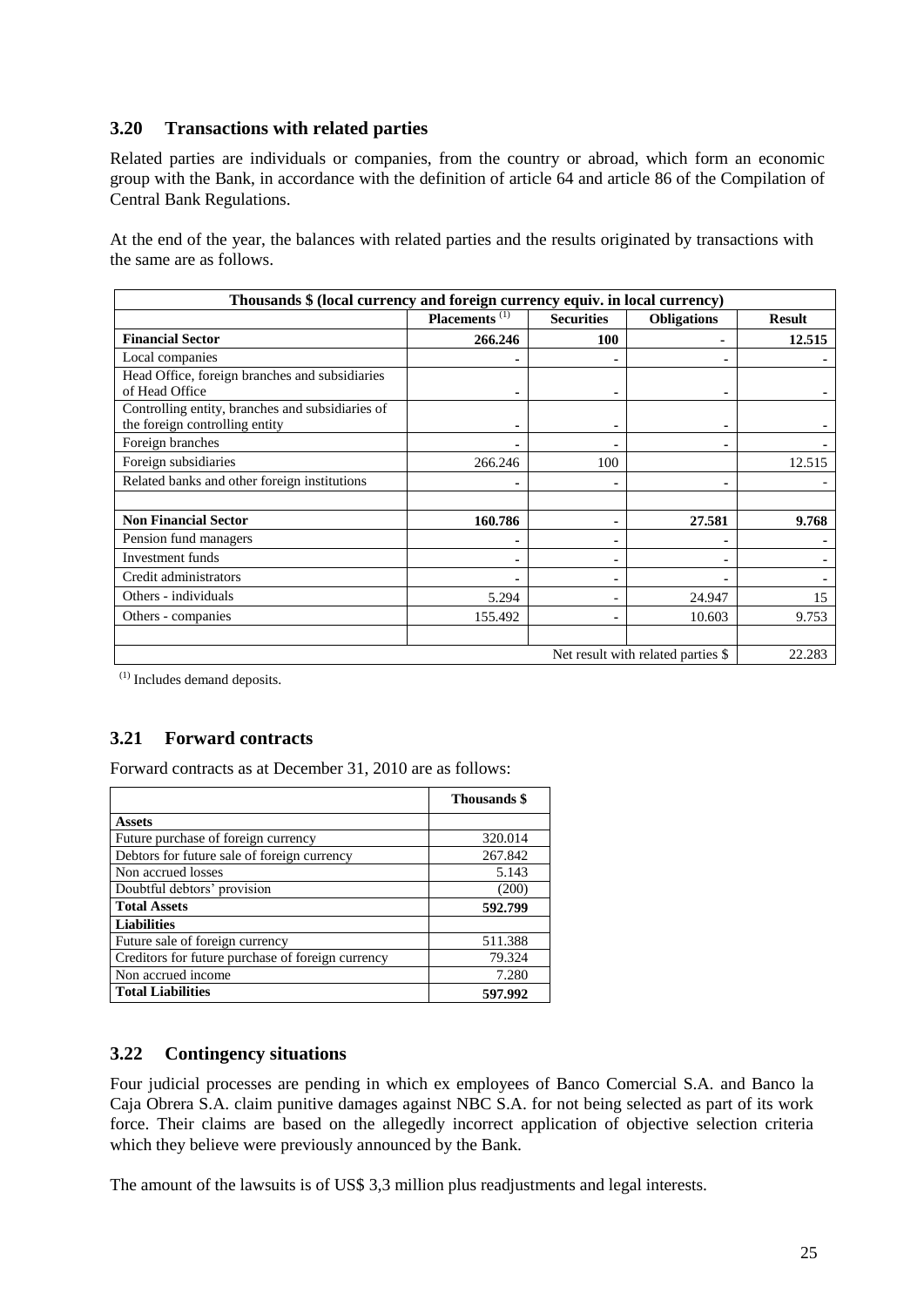Up to date, there have been three verdicts in First Instance and one in Second Instance in which the claims were rejected regarding to Nuevo Banco Comercial, taking this into account, it is considered probable that favorable results will be obtained.

It is the opinion of NBC's Board of Directors and of its Legal Advisors' that all the indicated lawsuits should ultimately be rejected due to previous exceptions and arguments, such as the fact that in all these processes NBC lacks passive legitimation under the Banking System Strengthening Law N° 17.613, and specially considering that the transfer of universalities foreseen by this law does not imply universal succession (Art. 38).

## **Note 4 - Equity**

### **4.1 Capital Adequacy**

The Central Bank regulations require the maintenance of a Net Equity Responsibility constituted by the "Essential Net Equity" and the "Complementary Net Equity", with the condition that the "Complementary Net Equity" should not be higher than the "Essential Net Equity".

The Net Equity Responsibility should not be lower than the highest of three parameters, as established by Article 14 of the Compilation of Central Bank Regulations (C.C.B.R.).

The parameters are:

- Capital requirement for credit and market risks.
- Basic Equity Responsibility, determined by article 15 of the Compilation of Central Bank Regulations.
- 4% of the total assets and contingencies, net of provisions.

As at December 31, 2010 the net equity responsibility of the Bank (essential net equity plus complementary net equity) amounts to thousands \$ 3.635.523, higher than the minimum required by the Central Bank of Uruguay of thousands \$ 1.828.572, which corresponds to requirement for credit and market risks.

| Concept                                                                               | Local<br><b>Currency</b> |
|---------------------------------------------------------------------------------------|--------------------------|
| <b>Essential Net Equity (E.N.E.)</b>                                                  | 3.635.523                |
| - Common stock                                                                        | 3.634.000                |
| - Additional paid in capital                                                          |                          |
| - Adjustments to equity                                                               | 964.379                  |
| - Reserves                                                                            |                          |
| - Retained earnings                                                                   | (882.946)                |
| - Cooperative shares with interest (regulated by law N° 17.613)                       |                          |
| - Credits with Head Office and subsidiaries                                           |                          |
| - Special investments and deferred charges                                            | (79.910)                 |
| <b>Complementary Net Equity (C.N.E.)</b>                                              |                          |
| - Subordinated loans (up to 50% C.N.E.)                                               |                          |
| - General provisions (up to 1,25% assets and contingencies weighed by credit risk)    |                          |
| Net Equity Responsibility (N.E.R. = E.N.E. + C.N.E.)                                  | 3.635.523                |
|                                                                                       |                          |
| Subordinated loans admitted to hedge market risk (S.L.M.R)                            |                          |
| - Subordinated loans admitted to hedge market risk (up to the maximum between 250% of |                          |
| the E.N.E. assigned to cover said risk and the difference between E.N.E. and C.N.E.)  |                          |
|                                                                                       |                          |
| Minimum Net Equity Responsibility (M.N.E.R.)                                          | 1.828.572                |
| - Capital requirement for credit risk (article 14.1 C.C.B.R.)                         | 1.585.201                |
| - Capital requirement for market risk (article 14.2 C.C.B.R.)                         | 243.371                  |
| - 4% of assets and contingent accounts (article 14 C.C.B.R.)                          | 1.379.099                |
| - Basic Equity Responsibility (art. 15 C.C.B.R.)                                      | 278.070                  |
|                                                                                       |                          |
| $(N.E.R.+S.L.M.R) / M.N.E.R.$                                                         | 1.99                     |
|                                                                                       |                          |
| (N.E.R. +S.L.M.R) / (Assets weighted according to their risk+12,5*Market risk)        | 0.16                     |

#### **In thousands of Uruguayan Pesos**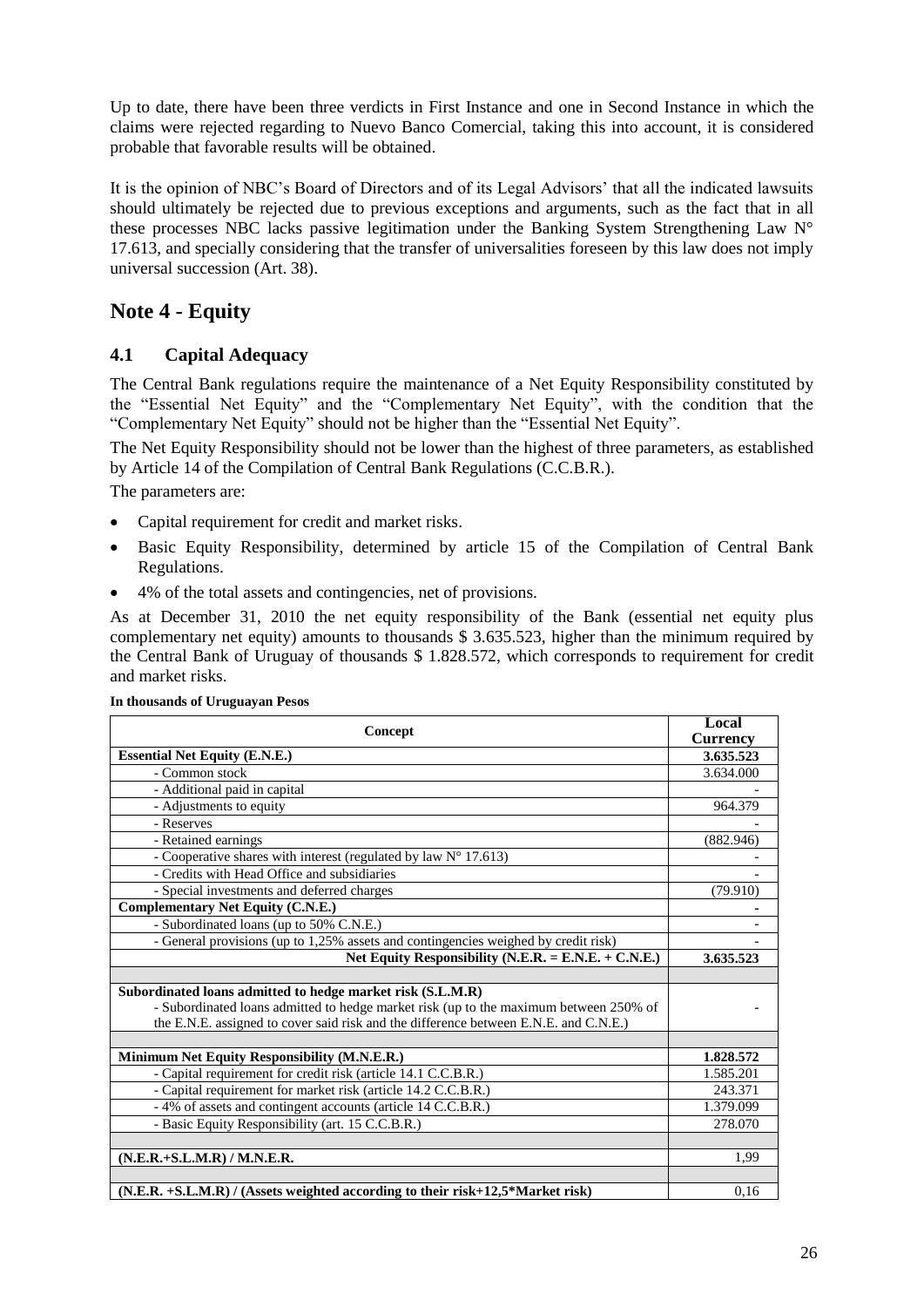### **4.2 Loss absorption and capitalization of adjustments to shareholders' equity**

On September 30, 2010, the Extraordinary Stockholders' Meeting approved the absorption of accumulated losses by thousands \$ 489.596 decreasing the Common Stock by thousands \$ 355.282 and the Adjustments to Shareholders' Equity by thousands \$ 134.314 and then the capitalization of Adjustments to Shareholders' Equity in order to maintain \$ 3.634.000 in Common Stock.

## **Note 5 - Information regarding results**

### **5.1 Recognition of gains and losses**

The income and expenses are recognized based on the accrual principle. Nonetheless, according to Rule 3.3 of the Accounting Standards and Chart of Accounts for Financial Institutions, financial products may not be recognized as profit – unless received in cash – when the debtors are classified as "Debtors with compromised repayment problems", "Debtors with highly compromised repayment problems" or "Irrecoverable Debtors". When, in accordance with regulations in force, a transaction must be reclassified in any of the categories mentioned above, financial products recognized as profit during the period and not effectively collected should be adjusted with credit to the accounts "Financial products in suspense".

Loans include thousands \$ 1.549.729 which do not accrue interest in accordance with Central Bank regulations.

The Income Tax calculated corresponds to the current tax.

### **5.2 Result from services**

**In thousands of Uruguayan Pesos**

|                                   | <b>Local currency</b>    | <b>Foreign currency</b> |
|-----------------------------------|--------------------------|-------------------------|
| <b>COMMISSION INCOME</b>          | 538.376                  | 238.770                 |
| Guarantees granted                |                          | 5.566                   |
| Credit Cards                      | 412.167                  | 78.423                  |
| Foreign trade                     | 11                       | 16.353                  |
| Other commissions income          | 126.195                  | 138.428                 |
|                                   |                          |                         |
| <b>COMMISSION EXPENSES</b>        | 186.726                  | 142.084                 |
| Commissions paid to foreign banks |                          | 54                      |
| Brokerage commissions             | 1.410                    | 510                     |
| <b>Rural business</b>             | $\overline{\phantom{0}}$ |                         |
| Other commission expenses         | 185.316                  | 141.520                 |

## **Note 6 - Taxes**

We detail below the results corresponding to each of the taxes levied on the Bank's activities:

#### **In thousands of Uruguayan Pesos**

| Concept                                           | Charge to result of<br>the period |
|---------------------------------------------------|-----------------------------------|
| Income Tax                                        | 72                                |
| Capital Tax                                       | 73.235                            |
| Value Added Tax                                   | 100.032                           |
| Regulatory oversight of the Financial System Duty | 20.501                            |
| Other                                             | 13.824                            |
| <b>TOTAL</b>                                      | 207.664                           |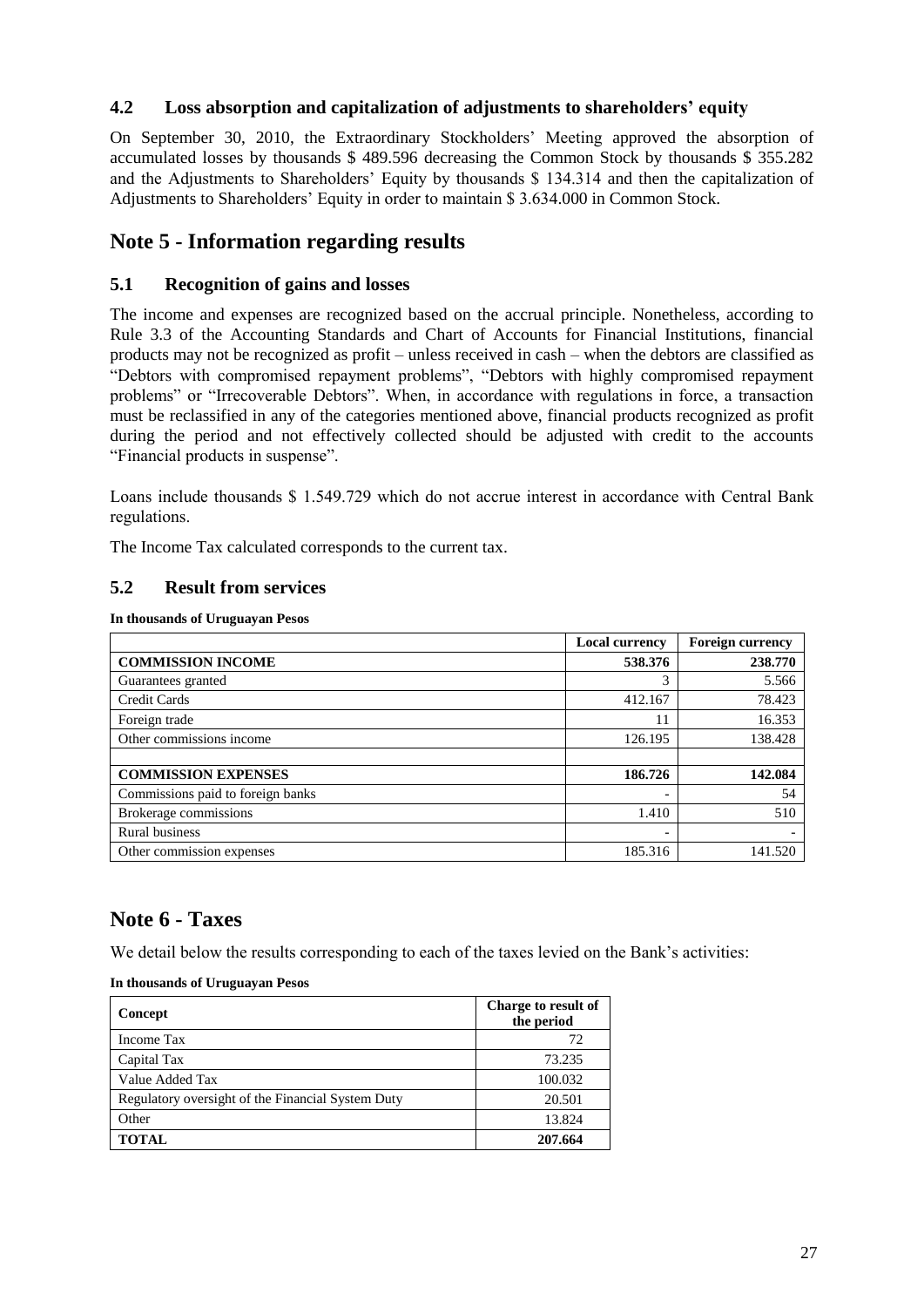## **Note 7 - Operations with derivatives**

Derivatives used by the bank are purchases, sales and arbitrages of foreign currency. Unrealized income and losses of these contracts are calculated based on the difference between the rate agreed and the rate at the closing of the contract and are deferred in accordance with the term of the respective contracts.

Derivatives are used by the Bank for hedge position transactions, being the NDF (non-deliverable forward) the most frequently used. As at December 31, 2010, there were twenty forward transactions in force, their book values are detailed in Note 3.21.

## **Note 8 - Integral Risk Management System**

The Bank has a Risk Area which operates independently from the Commercial Areas with the objective of obtaining an adequate equilibrium between commercial and risk factors.

In addition, the Bank has an Integral Risk Management Model which documents the policies, procedures, structure, roles and responsibilities required for the identification, disclosure and management of the different risks the Bank is exposed to, maximizing efforts to suit to the requirements of the Minimum Standards for Financial Institutions Management. For this, works within the Corporate Government the Integral Risk Management Committee.

Additional information regarding the Bank's Integral Risk Management System is included in the Corporate Government's Annual Report (non audited information) required by article 36.3 of the Compilation of Central Bank Regulations, which is available on the Bank's website.

## **Note 9 - Trusts**

During this year, the Bank has not transferred loans to financial trusts nor acted as trustee.

### **Note 10 - Subsequent events**

On February 28, 2011, the Extraordinary Stockholders' Meeting approved the reduction of the paid in capital by the redemption of preferred shares for the first installment of a total of five. This reduction must be approved by the Central Bank of Uruguay.

No other significant subsequent events took place that should be informed following the date of the financial statements.

 $\overline{\phantom{a}}$ 

Cr. José Horacio Petrocelli Director

Lic. Matías Eduardo Campiani **Director**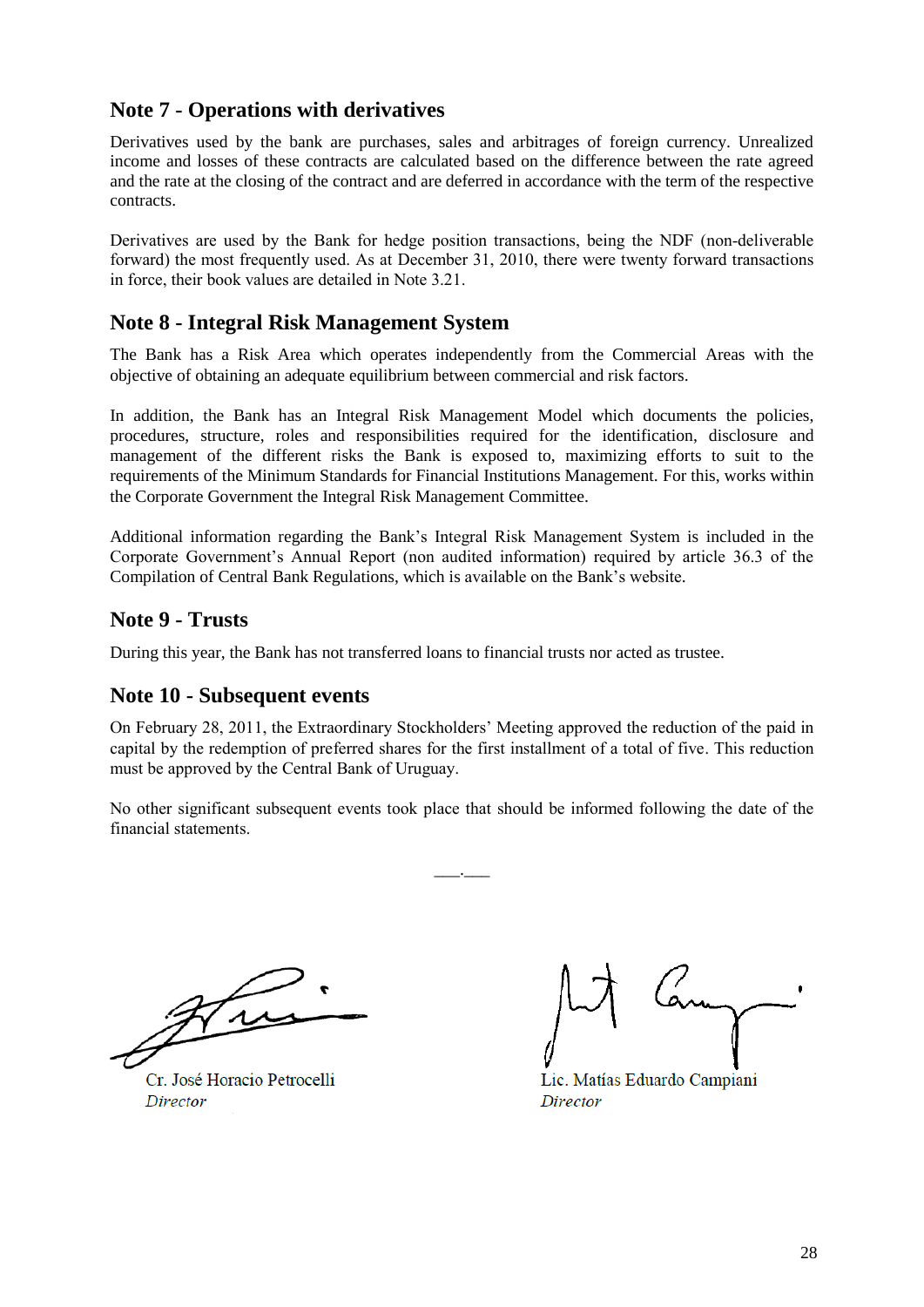

**KPMG Sociedad Civil Edificio Torre Libertad** Plaza de Cagancha 1335 - Piso 7 11.100 Montevideo - Uruguay Casilla de Correo 646

Teléfono: 598-2902 45 46 Telefax: 598-2902 13 37 E-mail: kpmg@kpmg.com.uy http: www.kpmg.com.uy

# **Independent Auditors' Report**

To the Board of Directors of Nuevo Banco Comercial S.A.

We have audited the accompanying financial statements of Nuevo Banco Comercial S.A., which comprise the balance sheet as at December 31, 2010 and the corresponding income statement, statement of changes in equity and cash flow statement for the year then ended, and a summary of significant accounting policies and other explanatory notes.

#### *Management's Responsibility for the Financial Statements*

Management is responsible for the preparation and fair presentation of these financial statements in accordance with accounting standards and valuation criteria, risk classification criteria and presentation regulations established by the Central Bank of Uruguay. This responsibility includes designing, implementing and maintaining internal control relevant to the preparation and fair presentation of financial statements that are free from material misstatements, whether due to fraud or error; selecting and applying appropriate accounting policies; and making accounting estimates that are reasonable in the circumstances.

#### *Auditors' Responsibility*

Our responsibility is to express an opinion on these financial statements based on our audit. We conducted our audit in accordance with International Standards on Auditing issued by the International Federation of Accountants (IFAC) and with standards established by Central Bank of Uruguay. Those standards require that we comply with relevant ethical requirements and plan and perform the audit to obtain reasonable assurance whether the financial statements are free of material misstatement.

An audit involves performing procedures to obtain audit evidence about the amounts and disclosures in the financial statements. The procedures selected depend on our judgment, including the assessment of the risks of material misstatement of the financial statements, whether due to fraud or error. In making those risk assessments, we consider internal control relevant to the entity's preparation and fair presentation of the financial statements in order to design audit procedures that are appropriate in the circumstances, but not for the purpose of expressing an opinion on the effectiveness of the entity's internal control. An audit also includes evaluating the appropriateness of accounting principles used and the reasonableness of accounting estimates made by management, as well as evaluating the overall presentation of the financial statements.

We believe that the audit evidence we have obtained is sufficient and appropriate to provide a basis for our opinion.